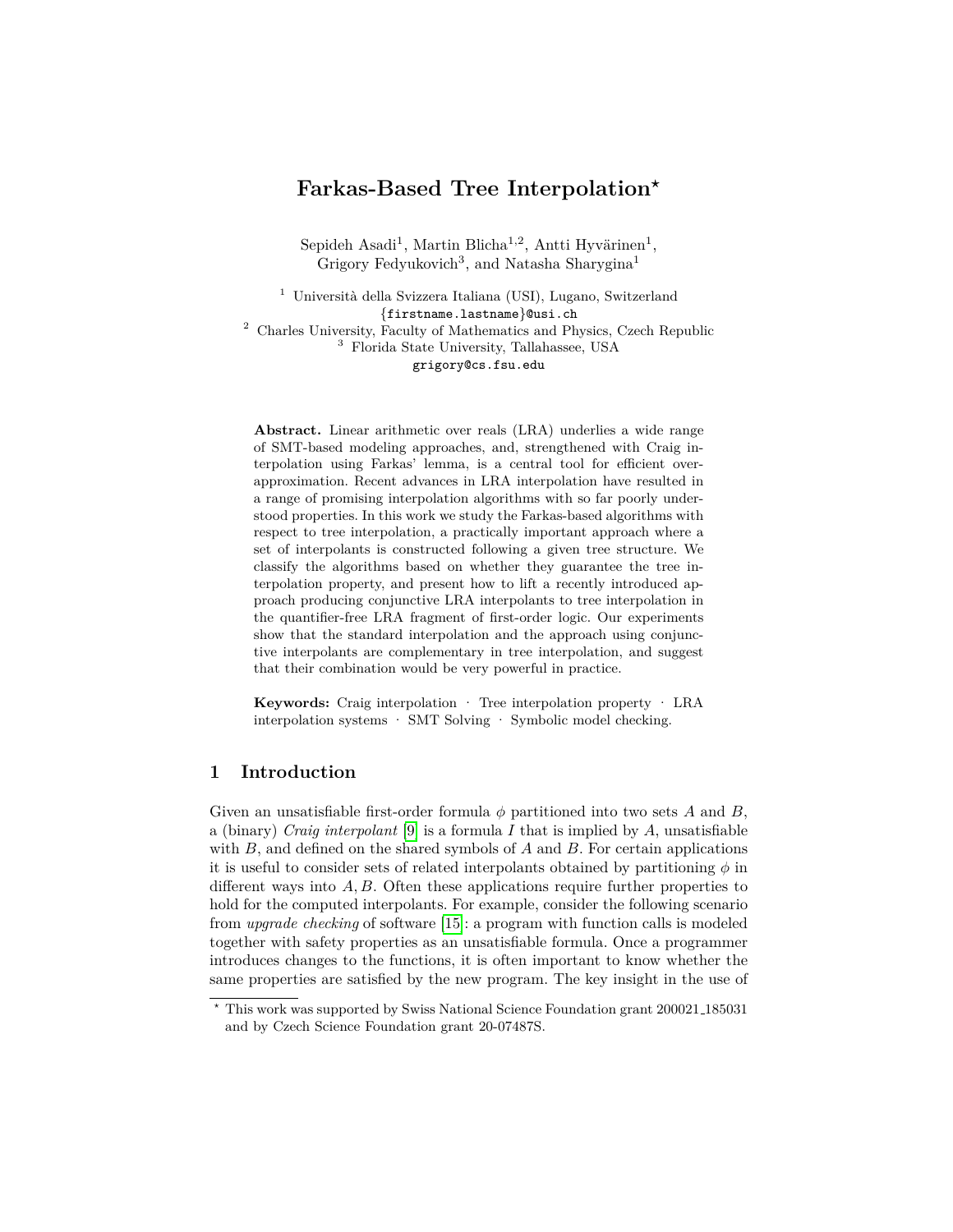<span id="page-1-0"></span>**Table 1:** Validity of the tree interpolation property (TI) for the studied interpolation algorithms. The signs  $\checkmark$  and  $\times$  indicate, respectively, that the property holds and fails.

| Interpolation algorithm          |            | <b>TI</b> Theorem    |
|----------------------------------|------------|----------------------|
| Farkas $Itp^F$                   |            | $\checkmark$ 1, 2    |
| Dual Farkas $Itp^F$              | $\times$ 7 |                      |
| Decomposing Farkas $Itp^D$       |            | $\sqrt{3, 4, 5}$     |
| Dual Decomposing Farkas $Itp^D$  |            | $\times$ Corollary 2 |
| Flexible Farkas $Itp^{(\alpha)}$ |            |                      |

interpolants in this scenario is as follows. If each function is over-approximated by an interpolant, it is sufficient, under certain conditions, to check whether each new function is contained in the corresponding old function's interpolant in the logical sense. Such a check might be significantly lighter than re-verification of the whole program. However, if several functions were changed simultaneously, the resulting interpolants need to guarantee that no matter how the functions were changed, as long as the changes stay within the over-approximations, the program is correct. This requirement places restrictions on interpolants and ultimately on the interpolation algorithms.

It turns out that these conditions are guaranteed to hold if the interpolation algorithm satisfies the *tree interpolation property (TI)* (see Sec. [2\)](#page-3-0). The property is useful not only in the above scenario, but also in many other applications, including solving constrained Horn clauses [\[16,](#page-19-1) [27\]](#page-19-2), and synthesis [\[13\]](#page-19-3).

Many modeling approaches used in verification rely heavily on the use of linear algebra either by directly encoding arithmetic operations, or as part of an algorithm for more general arithmetic. As a result, over-approximation in linear real arithmetic (LRA) through interpolation is an active research area. *Farkas interpolation* [\[23\]](#page-19-4) is a central class of algorithms for LRA interpolation and is widely used in verification tools. The idea underlying these algorithms is to first show a linear system unsatisfiable with a decision version of the Simplex algorithm. The *Farkas coefficients* computed as a side product can then be restricted to the linear system belonging to the *A*-part to obtain the interpolant.

Having different algorithms for interpolation is of great practical interest since the choice of a good interpolation algorithm may well determine whether an application terminates quickly or diverges. Up to now there have been few interpolation algorithms that guarantee TI in LRA, and we believe that this has severely limited their use in practical applications. In this work, we identify five variants of the Farkas interpolation algorithms and show that only two of them can be used as a basis for tree interpolation algorithms. Our results are summarized in Table [1.](#page-1-0)[4](#page-0-0)

The algorithm  $Itp^F$ , introduced in [\[23\]](#page-19-4), produces a single inequality, whereas *Itp<sup>D</sup>* [\[6\]](#page-18-1) is a more recent algorithm based on *decomposing* the Farkas interpolants

<sup>&</sup>lt;sup>4</sup> The Farkas interpolation algorithm  $Itp^F$  guarantees TI (see, e.g., [\[7\]](#page-18-2)). We show this for a stronger notion of tree interpolants.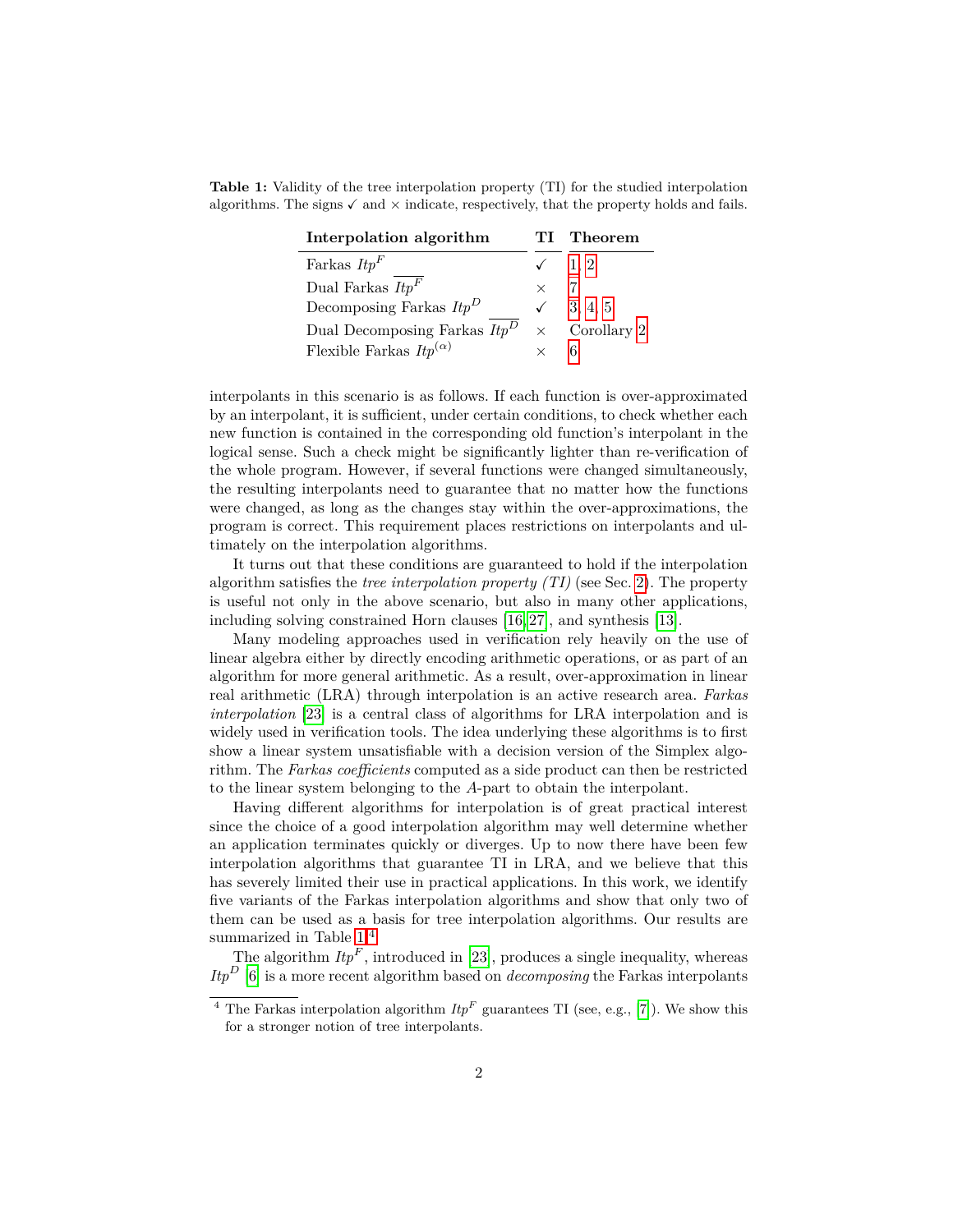into conjunctions. Applying *Itp<sup>F</sup>* in tree interpolation is relatively straightforward. However, for  $Itp^D$ , it is important to take the tree structure of the interpolation problem into consideration when constructing the decomposition. We show how the global tree structure can be brought to the binary interpolation problems through the use of *decomposition strategies*. A carefully designed strategy guarantees TI while still providing a rich variety of LRA inequalities in the resulting interpolants.

This work opens the possibility of using efficient proof-based interpolation portfolios in applications requiring TI. While a thorough study on the use of an interpolation portfolio in such applications is out of the scope for this theoretical paper, we verify experimentally that the resulting interpolants can differ in ways that have practical implications in their use in such applications. We show this by using two measures that we believe to be practical indicators of semantic difference on a set of quantifier-free first-order formulas obtained from software model checking.

*Related work.* The binary Craig interpolation has been extensively studied (see, e.g., [\[11,](#page-19-5) [23,](#page-19-4) [25,](#page-19-6) [28,](#page-19-7) [30\]](#page-19-8)), and its practical success has motivated a line of research on tree interpolation  $[5,18,24,27]$  $[5,18,24,27]$  $[5,18,24,27]$  $[5,18,24,27]$  which we extend here. In particular, we identify five binary Farkas-based LRA interpolation systems from [\[1,](#page-18-4)[6,](#page-18-1)[23\]](#page-19-4), classify them based on whether they can guarantee TI, and describe in detail a novel, nontrivial approach of adjusting the binary approach from [\[6\]](#page-18-1) for tree interpolation. We believe that our approach can be applied in the analysis of other conjunctive binary interpolation approaches for LRA, such as the one in [\[8\]](#page-18-5). Similarly to us, [\[7\]](#page-18-2) studies tree interpolation in LRA. Compared to [\[7\]](#page-18-2), we extend the study by considering four other algorithms and strengthening the existing result. We base the propositional part of our results on the studies in [\[17,](#page-19-11)[26,](#page-19-12)[29\]](#page-19-13), where tree interpolation is discussed in a purely propositional setting.

We mention here some applications that we believe to be relevant to our current work. In [\[13\]](#page-19-3) the authors synthesize winning strategies by exploiting tree interpolants computed by the Z3 SMT solver [\[24\]](#page-19-10). The state-of-the-art Horn solver ELDARICA [\[19\]](#page-19-14) uses tree interpolation to refine abstraction: it maps each (spurious) counterexample DAG to a tree interpolation problem. Finally, tree interpolants are also used in regression verification of evolving software. See, for example, [\[2,](#page-18-6) [29\]](#page-19-13), that use tree interpolants to over-approximate functions for incremental verification of program versions.

The paper is organized as follows. We first introduce in Sec. [2](#page-3-0) the necessary background on tree interpolation and then, in Sec. [3,](#page-5-0) provide our main result that the decomposed interpolants guarantee TI. We prove the three smaller, negative results in Sec. [4.](#page-15-1) In Sec. [5](#page-16-2) we show experimentally that the approach produces a range of interpolants not available through existing means, and finally offer conclusions in Sec. [6.](#page-18-7)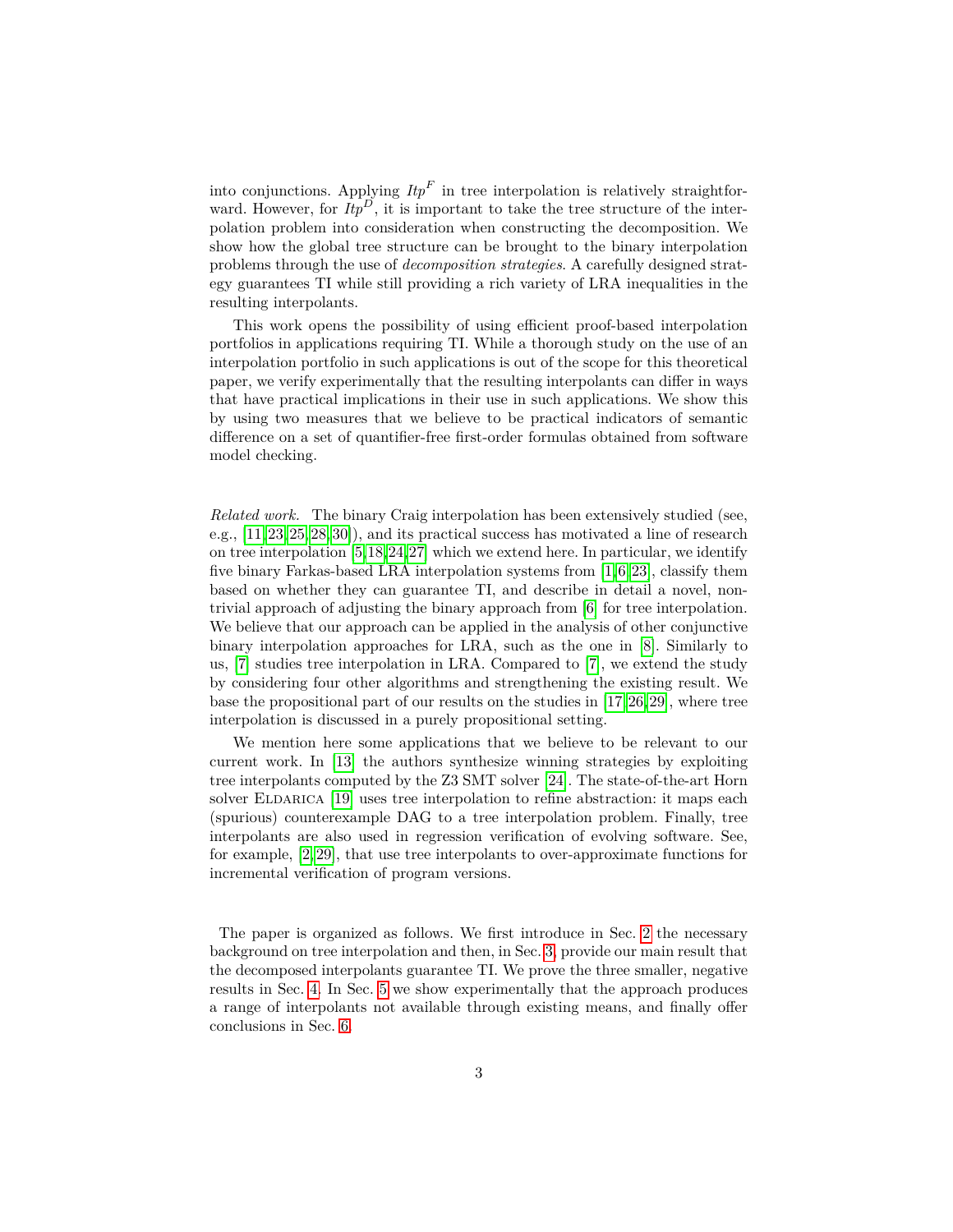### <span id="page-3-0"></span>**2 Background**

Our context is that of SMT (Satisfiability Modulo Theories [\[3,](#page-18-8)[10\]](#page-18-9)) on quantifierfree formulas in the theory of linear arithmetic over the reals, LRA. A *term* in LRA is either a constant, a variable, or the application of a function symbol in LRA. An LRA *atom* is of the form  $t < c$  or  $t \leq c$ , where *t* is a term and *c* is a constant. Given an LRA atom *At*, we denote by *symb*(*At*) the set of variables in At. A *literal* is either an atom At or its negation  $\overline{At}$ . A *clause cl* is a finite disjunction of literals, and a *formula* in *conjunctive normal form* (CNF) is a conjunction of clauses. We interchangeably interpret a clause as a set of literals and a CNF formula as a set of clauses. We denote by *Fla* the set of all formulas in CNF. For a formula  $\phi$ , we denote by  $\neg \phi$  its negation. We extend the notation *symb* to CNF formulas, writing  $symb(\phi)$  for the set of atoms in  $\phi$ .

A CNF formula  $\phi$  is *satisfiable* if there exists an assignment to its variables so that each clause in *φ* contains a *true* literal. A *resolution refutation* (or *refutation*) of a CNF formula  $\phi$  is a tree labeled with clauses. The root of the tree has the empty clause ⊥, and the leaves have either *source clauses* appearing directly in *φ*, or *theory clauses* that are tautologies in LRA learned through an unsatisfiable conjunctive query to the LRA solver. The inner nodes are clauses derived by the *resolution rule*

$$
\frac{C_1 \vee p \qquad C_2 \vee \overline{p}}{C_1 \vee C_2}
$$

where  $C_1 \vee p$  and  $C_2 \vee \overline{p}$  are the *antecedents*,  $C_1 \vee C_2$  the *resolvent*, *p* is the *pivot* of the resolution step.

The notion of interpolant goes back to Craig's interpolation theorem for first-order logic [\[9\]](#page-18-0). In this work we consider approaches where interpolants are constructed from proofs of unsatisfiability.

**Definition 1 (binary interpolation).** *Given an unsatisfiable CNF formula φ partitioned into two disjoint formulas A and B, we denote a* binary interpolation instance by  $(A | B)$ *. An* interpolation algorithm *Itp is a procedure that maps an interpolation instance to a formula*  $I = Itp(A|B)$  *such that (i)*  $A \implies I$ , *(ii)*  $I \implies \neg B$ *, and (iii)*  $symb(I) \subseteq symbol(A) \cap symbol(B)$ *.* 

If *I* is an interpolant for  $(A | B)$ , then  $\neg I$  is an interpolant for  $(B | A)$ . This interpolant is called *dual interpolant* of (*B* | *A*).

Part of our discussion combines Craig interpolation in propositional logic and LRA. For the propositional part, we use the Pudlák's interpolation algorithm [\[25\]](#page-19-6), which we treat as an instance of D'Silva et al.'s labeling interpolation system [\[11\]](#page-19-5). The approach first constructs the refutation using standard SMT methods. The interpolation works then by labeling each clause with an interpolant starting from the leaf clauses towards the empty clause. The leaf theory clauses are labeled using an LRA interpolation after which the propositional labeling can be applied in a standard way. For lack of space, we refer the reader to Appendix [A](#page-19-15) for details.

<span id="page-3-1"></span>We in particular concentrate on *tree interpolants*, generalizations of binary interpolants, obtained from a single refutation.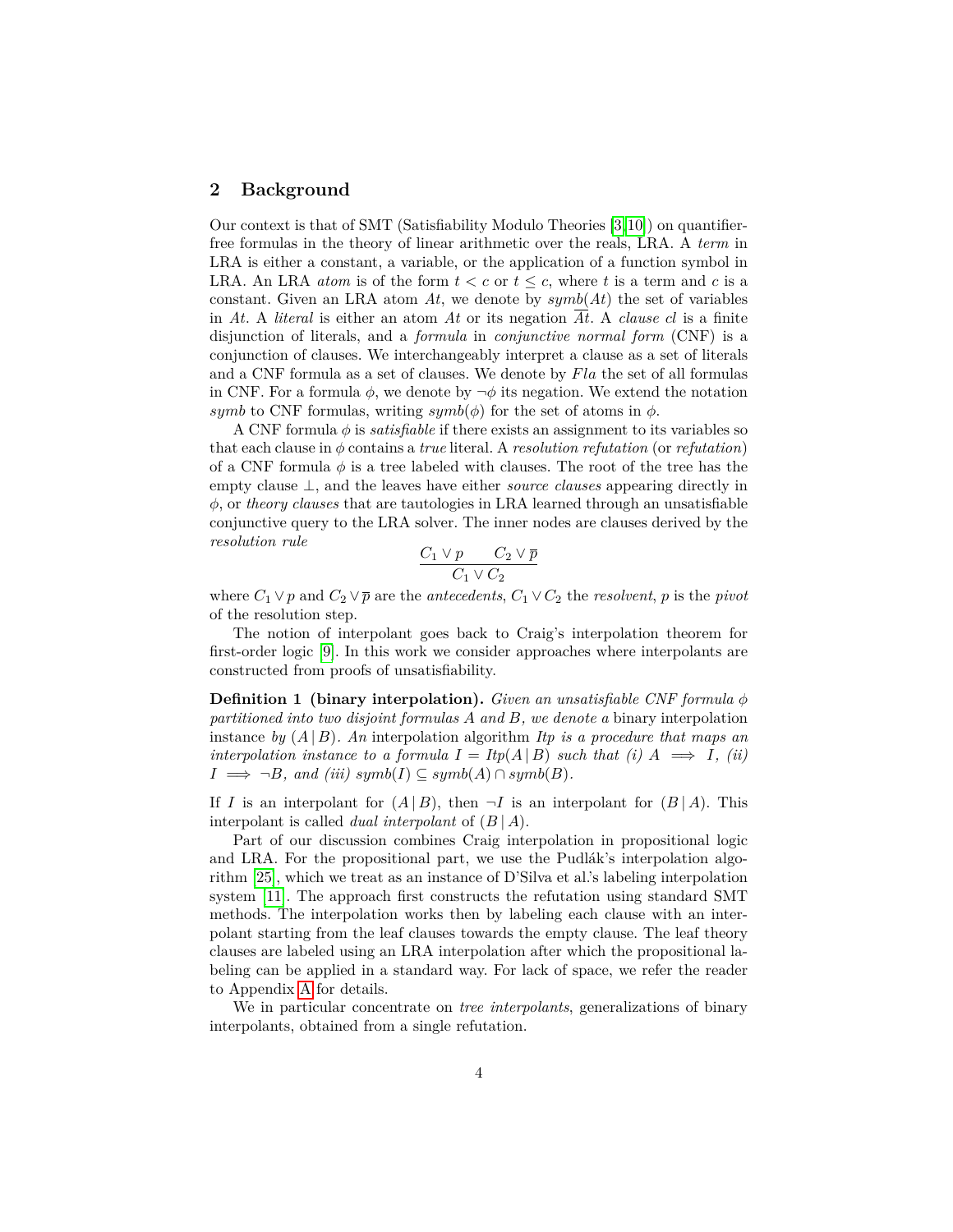$\textbf{Definition 2 (weak tree-interpolation property}$ <sup>[5](#page-0-0)</sup>). *Let*  $X_1 \wedge \ldots \wedge X_n \wedge$  $Y \wedge Z \implies \bot$ *. Let*  $I_{X_1}, \ldots, I_{X_n}$  and  $I_{X_1 \ldots X_n}$  *be interpolants for interpolation* instances  $(X_1 | X_2 \wedge ... \wedge X_n \wedge Y \wedge Z), ..., (X_n | X_1 \wedge ... \wedge X_{n-1} \wedge Y \wedge Z),$  and  $(X_1 \wedge \ldots \wedge X_n \wedge Y \mid Z)$ , respectively. The  $n+2$ -tuple  $(I_{X_1}, \ldots, I_{X_n}, Y, I_{X_1 \ldots X_n} Y)$ *has the* weak tree-interpolation property *iff*  $I_{X_1} \wedge \ldots \wedge I_{X_n} \wedge Y \implies I_{X_1 \ldots X_n} Y$ .

<span id="page-4-1"></span>We are now ready to define an instance of the tree interpolation problem.

**Definition 3** (tree interpolation instance). Let  $\phi$  be an unsatisfiable SMT *formula in CNF,* (*V, E*) *a directed tree with vertices V containing a unique root*  $v_r \in V$ , and directed edges  $E \subseteq V \times V$ . Let furthermore  $F$  be a labeling function  $F: V \longrightarrow F$ *la that maps vertices*  $V$  *to sets of clauses of*  $\phi$  *such that*  $\bigwedge_{v \in V} F(v) =$  $\phi$  *and*  $F(v) \cap F(w) = \emptyset$  *whenever*  $v \neq w$ *. We call*  $\langle (V, E), F \rangle$  *a* tree interpolation instance*.*

Let *E*<sup>∗</sup> denote the reflexive transitive closure of *E*. We denote the nodes in the subtree rooted at a node *v* by *subtree*(*v*) =  $\{w \mid (w, v) \in E^*\}$  and the complement of the subtree as  $subtree(v) = V \setminus subtree(v)$ . We also extend the function *F* to sets of nodes as  $F(U) = \bigwedge_{v \in U} F(v)$ . With this notation we can define the *tree interpolant* for a problem  $\langle (V, E), F \rangle$  as follows.

**Definition 4 (tree interpolant).** *A* tree interpolant *for a tree interpolation instance*  $\langle (V, E), F \rangle$  *is a labeling function*  $\tau \iota : V \longrightarrow F$ *la that assigns a formula to every vertex in V satisfying the following conditions:*

- *1.*  $\tau \iota(v_r) = \bot$ ,
- *2. for all*  $v \in V$  *with children*  $c_1, \ldots, c_n$ *, the*  $(n+2)$ *-tuple*  $(\tau \iota(c_1), \ldots, \tau \iota(c_n))$ *,*  $F(v), \tau \iota(v)$ ) has the weak tree-interpolation property, i.e.,  $\bigwedge_{i=1}^{n} \tau \iota(c_i) \wedge F(v) \implies$ *τ ι*(*v*)*,*
- *3. τ ι*(*v*) *uses only the common language of subtree*(*v*) *and subtree*(*v*)*, i.e.,*  $symb(\tau\iota(v)) \subseteq symbol(F(subtree(v))) \cap symbol(F(\overline{subtree(v)})).$

*A* tree interpolation algorithm *TItp is a procedure that maps any tree interpolation instance to a tree interpolant*  $\tau \iota = \text{T} \text{Itp}(\langle (V, E), F \rangle).$ 

<span id="page-4-0"></span>We make the following observation that will be central in our discussion in Sec. [3:](#page-5-0)

*Remark 1.* Given a binary interpolation algorithm *Itp*, we can construct an algorithm  $T I t p_{I t p}$  that computes the labels of nodes  $v$  by iteratively applying  $I t p$ on a single resolution refutation for different binary partitionings as

$$
\tau \iota(v) = \text{Itp}(F(subtree(v)) \mid F(\overline{subtree(v)}))
$$

If *Itp* guarantees that for each node *v* and its children  $c_1, \ldots, c_n$  the tuple  $(\tau \iota(c_1), \ldots, \tau \iota(c_n), F(v), \tau \iota(v))$  satisfies the weak tree-interpolation property, then the algorithm  $T l t p_{Itp}$  is guaranteed to produce a tree interpolant, that is,  $T l t p_{I t p}$  is a tree interpolation algorithm. As a subtle, important consequence,

<sup>5</sup> For example in [\[7\]](#page-18-2) this is called the *tree interpolation property*.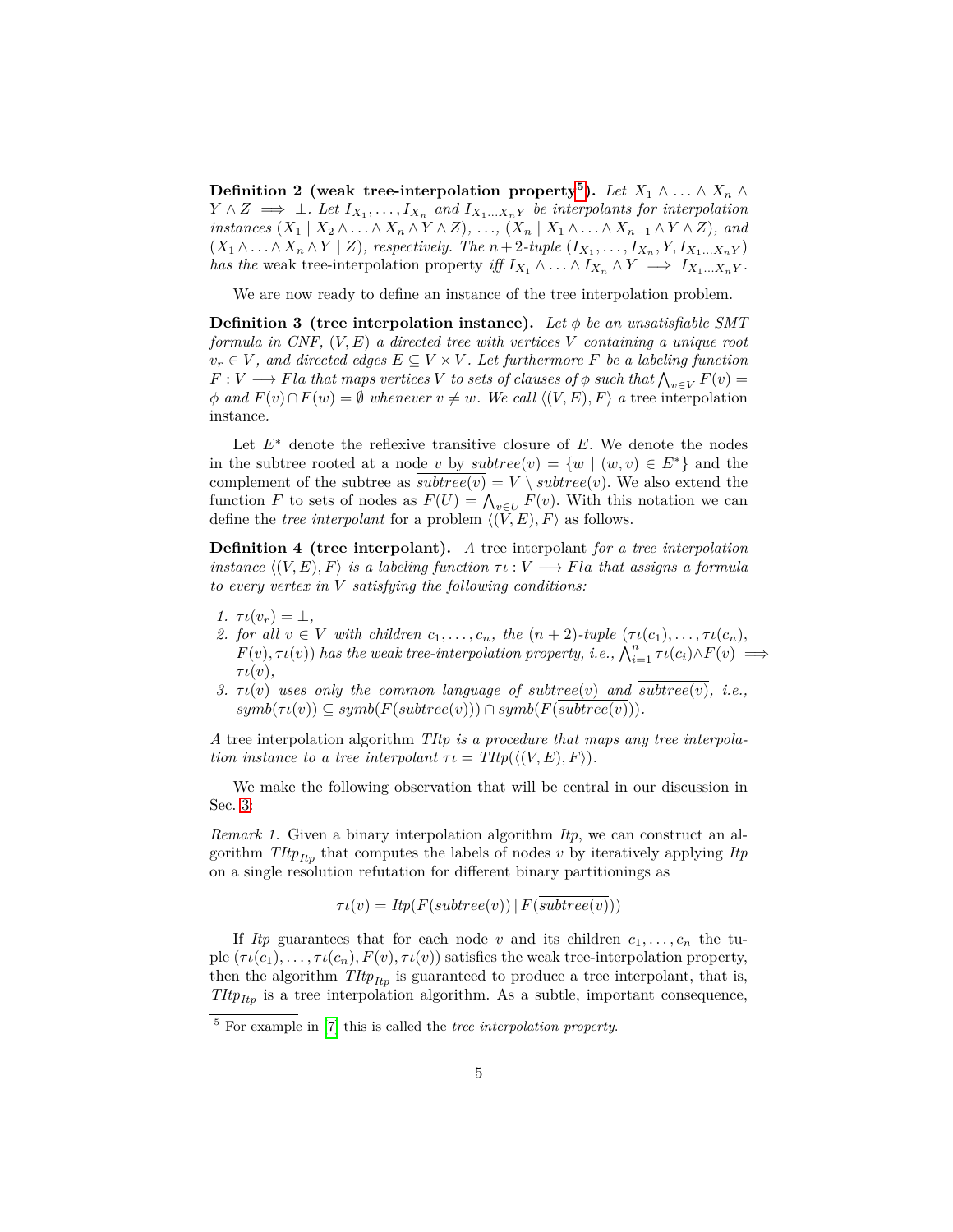a certain interpolation algorithm class, called *decomposing Farkas interpolation algorithms* and discussed in Sec. [3.3,](#page-10-0) needs to be instantiated into actual algorithms using *decomposition strategies* that make the algorithms aware of the tree structure before they can be used as a component of a tree interpolation algorithm.

#### **2.1 Linear Systems**

The problem domain in this work is R, the set of real numbers. The (column) vector of *n* elements is denoted by  $\mathbf{v} = (v_1, \dots, v_n)^\mathsf{T}$ . The vector of all zeroes is denoted by **0**.

A linear system *S* is a conjunction of *m* inequalities which we treat as a set  $S = \{l_i \mid i = 1, \ldots, m\}$  involving the set of *n* variables  $X = \{x_1, \ldots, x_n\}$  such that each  $l_i$  is of the form  $\sum_j c_{ij} x_j \bowtie b_i$ , where  $\bowtie \in \{\leq, <\}$ ,  $c_{11}, c_{12}, \ldots, c_{mn}$  are the coefficients of the system, and  $b_1, \ldots, b_m$  are constants. We often fix an order for the system and denote it with the matrix notation  $C$ **x**  $\bowtie$  **b**, where *C* is the  $m \times n$  matrix of coefficients  $c_{ij}$ ,  $\mathbf{x} = (x_1, \ldots, x_n)^\mathsf{T}$ , and  $\mathbf{b} = (b_1, \ldots, b_m)^\mathsf{T}$ .

For the rest of the paper we use just  $\leq$  instead of  $\bowtie$ . This does not affect the correctness of the proofs presented in this paper but greatly simplifies the presentation. Throughout the paper by system *S* we refer to a finite set of linear inequalities in the form of

$$
l_1 \equiv c_{11}x_1 + c_{12}x_2 + \dots + c_{1n}x_n \le b_1
$$

$$
\vdots
$$

$$
l_m \equiv c_{m1}x_1 + c_{m2}x_2 + \dots + c_{mn}x_n \le b_m
$$

Finally for the matrix *C* and constants **b** of system *S*, and a sub-system  $S' \subseteq S$  we use the notations  $C_{S'}$  and  $\mathbf{b}_{S'}$  to denote the matrix and constants of the sub-system  $S'$ . Intuitively  $C_{S'}$  and  $\mathbf{b}_{S'}$  denote the restrictions of  $C$  and **b** where only the coordinates corresponding to the subsystem  $S'$  are kept. More formally, let  $S := C\mathbf{x} \leq \mathbf{b}$  be a system of *m* linear inequalities, and  $S' :=$  $((C_{i_1}), \ldots, (C_{i_k}))^{\mathsf{T}} \mathbf{x} \leq (b_{i_1}, \ldots, b_{i_k})^{\mathsf{T}}$  be a subsystem of *S* with  $k \leq m$  linear inequalities, where  $C_{i_j}$  is the  $i_j$ <sup>th</sup> row of  $C$ ,  $b_{i_j}$  the  $i_j$ <sup>th</sup> element of **b**, and  $i_j < i_{j+1}$ for all  $1 \leq j \leq k-1$ . We denote by  $C_{S'}$  the matrix  $((C_{i_1}), \ldots, (C_{i_k}))^{\mathsf{T}}$  and by  $\mathbf{b}_{S'}$  the vector  $(b_{i_1}, \ldots, b_{i_k})^{\mathsf{T}}$ .

### <span id="page-5-0"></span>**3 Tree Interpolation for Linear Real Arithmetic**

<span id="page-5-1"></span>In this section we show our main result, that the decomposing Farkas interpolation algorithm  $Itp^D$  guarantees the tree interpolation property. We first introduce a stronger version of tree interpolation property than Def. [2](#page-3-1) that will be useful in the proofs and discussion.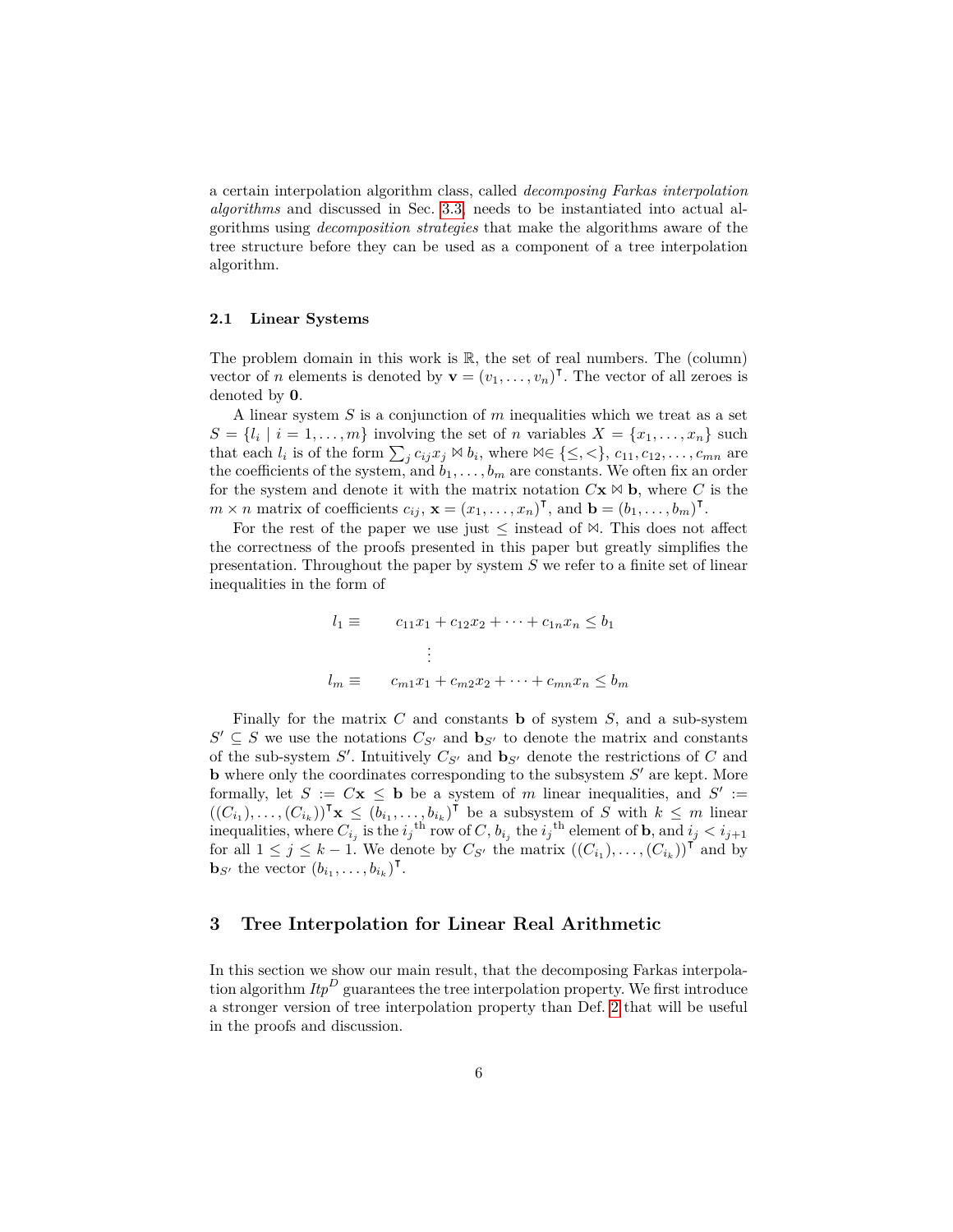$\textbf{Definition 5 (strong tree-interpolation property}^6)$  $\textbf{Definition 5 (strong tree-interpolation property}^6)$  $\textbf{Definition 5 (strong tree-interpolation property}^6)$ . *Let*  $X_1 \wedge \ldots \wedge X_n \wedge$  $Z \implies \perp$ *. Let*  $I_{X_1}, \ldots, I_{X_n}$  and  $I_{X_1 \ldots X_n}$  be interpolants for interpolation *instances*  $(X_1 | X_2 \wedge ... \wedge X_n \wedge Z)$ , ...,  $(X_n | X_1 \wedge ... \wedge X_{n-1} \wedge Z)$ , and  $(X_1 \wedge \ldots \wedge X_n \mid Z)$ , respectively. The  $n+1$ -tuple  $(I_{X_1}, \ldots, I_{X_n}, I_{X_1 \ldots X_n})$  has the *strong tree-interpolation property iff*  $(I_{X_1} \wedge \ldots \wedge I_{X_n}) \implies I_{X_1 \ldots X_n}$ .

It is easy to show that if a binary interpolation algorithm guarantees the strong tree-interpolation property, it also guarantees the weak tree-interpolation property because  $Y \implies I_Y$ . We use the term *tree interpolation property* without qualifiers when we refer to both its weak and strong versions.

Algorithms for solving linear systems in SMT solvers make use of the Simplex algorithm [\[12\]](#page-19-16) and are based on the Farkas' lemma.

**Lemma 1 (Farkas' lemma).** *Let*  $C \in \mathbb{R}^{m \times n}$ .  $C$ **x**  $\leq$  **b** *is unsatisfiable if and only if there exists a vector*  $f \ge 0$  *such that*  $f \circ f = 0$  *and*  $f \circ f = 0$ .

We refer to the vector **f** as the vector of Farkas coefficients. Given this vector it is possible to immediately compute two interpolants:

**Definition 6 (Farkas and dual Farkas interpolants in LRA [\[23\]](#page-19-4)).** *Given an interpolation instance*  $(A | B)$  *over a linear system*  $S = C$ **x**  $\lt$  **b** *and its Farkas coefficients* **f***, the* Farkas interpolant *for* (*A* | *B*) *is the inequality*

$$
I^F := \mathbf{f}_A^{\mathsf{T}}(C_A \mathbf{x} - \mathbf{b}_A) \leq 0,
$$

*and the* dual Farkas interpolant *for* (*A* | *B*) *is a negation of the Farkas interpolant for* (*B* | *A*)*:*

$$
\overline{I^F} := \neg \left( \mathbf{f}_B^\mathsf{T} (C_B \mathbf{x} - \mathbf{b}_B) \le 0 \right),
$$

*where* **f***<sup>A</sup> and* **f***<sup>B</sup> are the restrictions of* **f** *to the subsystems A and B, respectively.*

Recently [\[6\]](#page-18-1) introduced an algorithm to gain more control over the strength of LRA interpolants. The underlying idea is to not directly sum the inequalities in *A*-part, but instead split the sum into sub-sums. This yields an interpolant that is a conjunction (decomposition) of possibly more than one component of the Farkas interpolant. In the following, we formally define what type of decomposition is suitable for interpolation instances.

**Definition 7** (proper decomposition for interpolation [\[6\]](#page-18-1)). Let  $S =$  $C$ **x**  $\leq$  **b** *be a system of linear inequalities over a set of variables*  $X = \{x_1, \ldots, x_m\}$ *and let*  $L \subseteq X$ *. Let*  $w \ge 0$  *be a vector such that all variables from L are elimi*nated in  $\mathbf{w}^\intercal C\mathbf{x}$ *. We say that a set of vectors*  $\text{Dec}(\mathbf{w}^\intercal C\mathbf{x}, L)$  *is a* proper decomposition for interpolation *if it forms a decomposition of* **w***, i.e.,*

$$
\mathbf{w} = \sum_{\mathbf{v} \in \text{Dec}(\mathbf{w}^\intercal C\mathbf{x}, L)} \mathbf{v};
$$

*and for all*  $\mathbf{v} \in \text{Dec}(\mathbf{w}^\intercal C\mathbf{x}, L)$ , (i)  $\mathbf{v} \geq 0$  *and (ii) all variables from L are eliminated in*  $\mathbf{v}^\intercal C \mathbf{x}$ *.* 

<span id="page-6-0"></span><sup>6</sup> This property appears in the literature under names *generalized simultaneous abstraction* [\[17\]](#page-19-11) and *symmetric interpolation* [\[21\]](#page-19-17).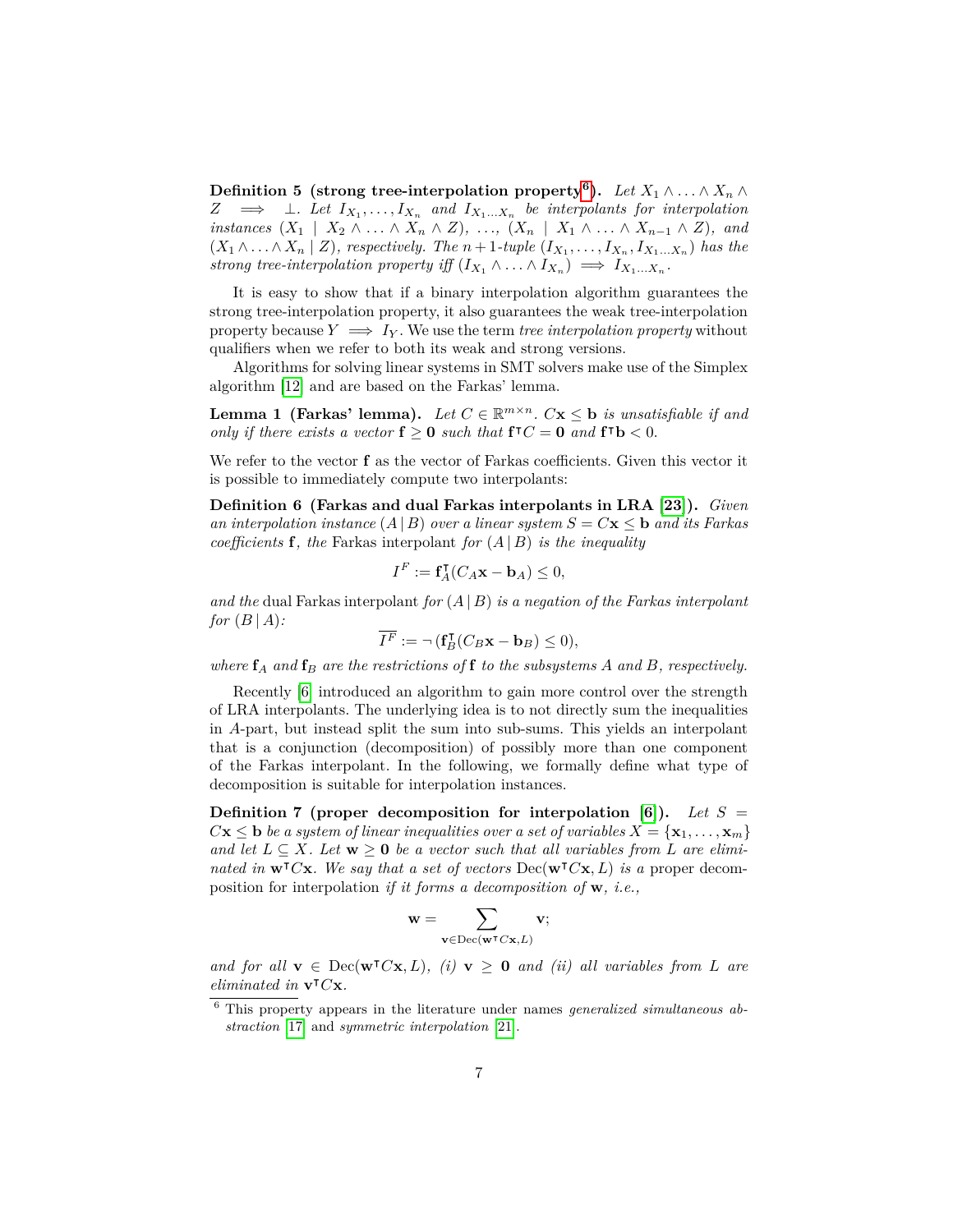**Definition 8 (decomposed interpolants and their duals [\[6\]](#page-18-1)).** *Let* (*A* | *B*) *be an interpolation instance in* LRA*, L<sup>A</sup> the local variables of A (those not appearing in B), and* **f** *the vector of Farkas coefficients of the system. Let*  ${\bf f}_1, \ldots, {\bf f}_k$  = Dec( ${\bf f}_A$ <sup>T</sup> $C_A$ **x**,  $L_A$ ) *be a proper decomposition. Then* 

$$
I^D = \bigwedge_{i=1}^k \mathbf{f}_i{}^{\intercal}(C_A \mathbf{x} - \mathbf{b}_A) \leq 0
$$

*is a* decomposed interpolant *of size*  $k$  *for*  $(A | B)$ *.* 

*Similarly, for subsystem B with its local variables*  $L_B$ *, if*  $\{f'_1, \ldots, f'_m\}$  =  $Dec(\mathbf{f_B}^\mathsf{T} C_B \mathbf{x}, L_B)$  *then the* dual decomposed interpolant *for*  $(A | B)$  *is the negation of the decomposed interpolant for*  $(B | A)$ :

$$
\overline{I^D} \equiv -\left(\bigwedge_{j=1}^m \mathbf{f}'_j{}^{\mathsf{T}}(C_B \mathbf{x} - \mathbf{b}_B) \le 0\right)
$$

When the set of local variables is clear from the context we omit the second argument of Dec. Note that *trivial* proper decomposition of size 1 always exists: it is the Farkas interpolant.

Next, we illustrate the key difference between Farkas  $(I^F)$  and decomposed Farkas  $(I^D)$  interpolants by an example that will serve as our running example.

<span id="page-7-0"></span>*Example 1.* Consider *S* as the unsatisfiable conjunction of linear inequalities:

$$
\begin{aligned}\nx_1 + x_2 &\le 0 \\
-x_1 + x_3 &\le 0\n\end{aligned}\n\begin{aligned}\nX_1 \\
X_2 \\
\hline\n-x_1 + x_3 &\le 0\n\end{aligned}\n\begin{aligned}\nX_1 \\
X_2 \\
\hline\n-x_2 - x_5 + x_6 &\le 0\n\end{aligned}\n\begin{aligned}\nX_2 \\
X_3 \\
\hline\n\end{aligned}
$$

where we will denote the inequalities by  $l_1, \ldots, l_6$ , respectively. Consider the following disjoint sets  $X_1 = \{l_1, l_2\}$ ,  $X_2 = \{l_3, l_4\}$ ,  $Y = \{l_5\}$ , and  $Z = \{l_6\}$  as shown above. The unsatisfiability of *S* is witnessed by the Farkas coefficients  $f^{\dagger} = (1, 1, 1, 1, 1, 1)$ . Let  $Itp^F$  be the Farkas interpolation algorithm. Consider interpolation instance  $(X_1 \wedge X_2 \wedge Y | Z)$ , with  $\mathbf{f}_{XY}^{\mathsf{T}} = (1,1,1,1,1)$  that eliminate  $x_1, x_2, x_5$ , the local variables of  $X_1 \wedge X_2 \wedge Y$  with respect to the rest of *S*. The interpolant  $Itp^F(X_1 \wedge X_2 \wedge Y | Z)$  is  $I_{XY}^F = x_3 + x_4 + x_6 \leq 0$ . Let  $Itp^D$  be the decomposing Farkas interpolation algorithm. The interpolation instance  $(X_1 \wedge X_2 \wedge Y | Z)$  admits a decomposition of  $f_{XY}^{\mathsf{T}} C_{XY} \mathbf{x}$  as  $D =$  $\{(1, 0, 0, 1, 1)^\mathsf{T}, (0, 1, 1, 0, 0)^\mathsf{T}\}\$ that eliminates the local variables  $x_1, x_2, x_5$ . The interpolant  $Itp^D(X_1 \wedge X_2 \wedge Y | Z) = I_{XY}^D = x_6 \leq 0 \wedge x_3 + x_4 \leq 0$  computed with respect to this decomposition contains two conjuncts and differs from the Farkas interpolant.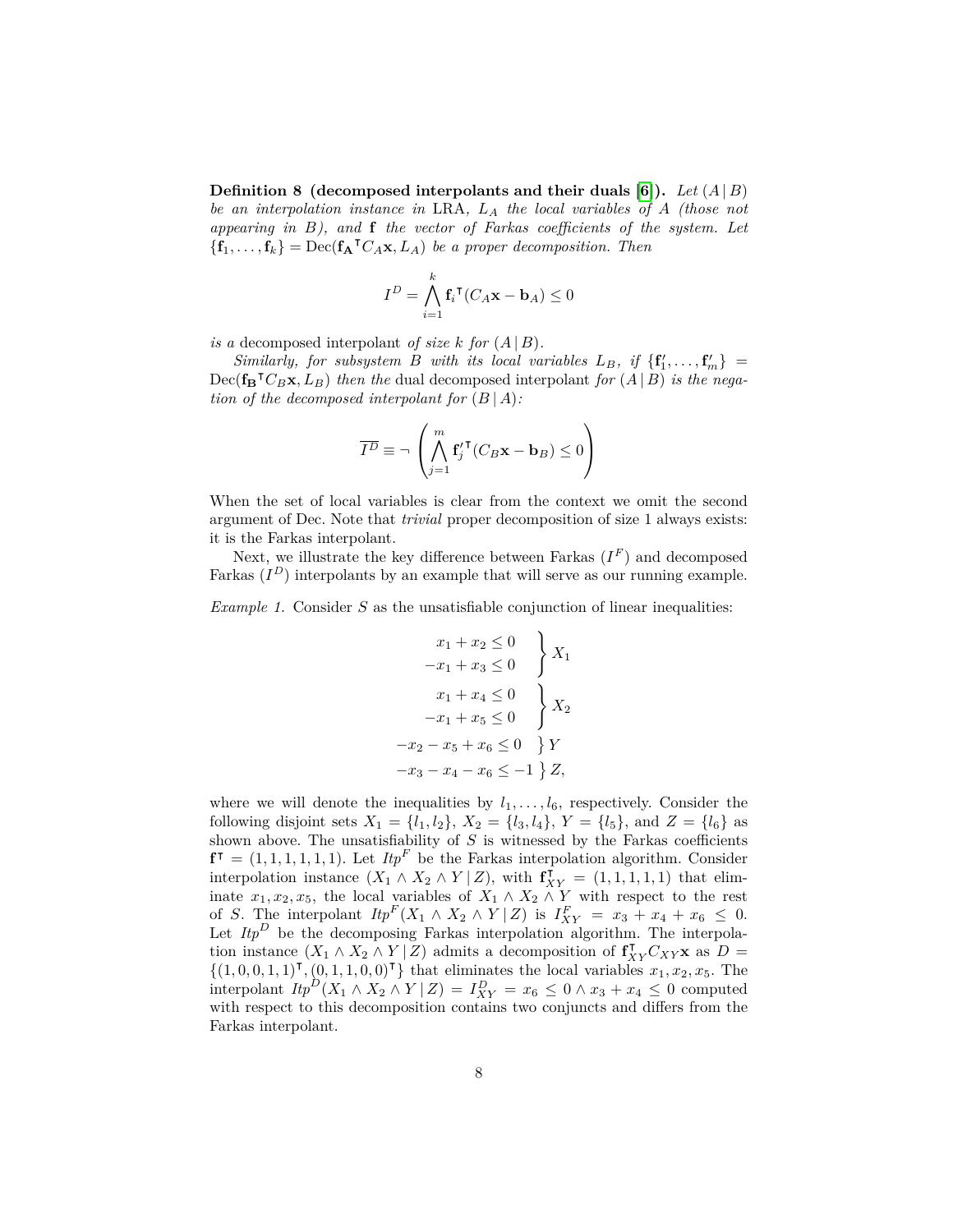#### **3.1 Proper Labeling**

We rely on resolution refutation that incorporates theory lemmas that are created by the theory solver and get propagated to the SAT solver. As theory solver provides a separate proof for each theory clause, we can compute an LRA interpolant for the negation of each theory clause. Once these are obtained, the final interpolant is computed using Pudlák's propositional interpolation algorithm [\[25\]](#page-19-6).

The binary interpolation algorithms for linear real arithmetic discussed above require that the theory atoms be placed into exactly one partition. The origin of the partition is, however, the CNF partition, where it is common that atoms (as opposed to clauses) belong to several partitions. This can lead to subtle problems in the definitions and eventually implementations. We first illustrate the problem with an example before defining *proper labeling* in Def. [9](#page-8-1) that we will use for resolving the problem.

*Example 2.* Consider the sets of clauses  $X = \{a \le b, (\overline{a \le c}) \vee x\}, Y = \{b \le c,$  $(\overline{a \leq c}) \vee y$ , and  $Z = {\overline{x} \vee \overline{y}}$ , and the theory clause  $cl := (\overline{a \leq b}) \vee (\overline{b \leq c}) \vee a \leq c$ required for the refutation of  $X \wedge Y \wedge Z$ . The atom  $a \leq c$  can be considered a part of both partitions *X* and *Y* when computing an interpolant for some binary partitioning of the theory clause *cl*. However, the strong TI is not guaranteed if we change the partition of  $a \leq c$  between different binary interpolation instances. For example, placing  $a \leq c$  in *Y* while interpolating  $(X | Y \wedge Z)$  for *cl* yields the Farkas theory interpolant  $I_X^F = a \leq b$ . Placing  $a \leq c$  in X while interpolating  $(Y | X \wedge Z)$  and  $(X \wedge Y | Z)$  for *cl* gives  $I_Y^F = b \le c$ , and  $I_{XY}^F = \bot$ . Clearly using these interpolants violates the strong TI since  $a \leq b \wedge b \leq c \implies \bot$ .

We define a general version of this *proper labeling* of the theory clauses and argue that a fixed proper labeling must be used for a sequence of binary interpolation problems if tree interpolation property is to be guaranteed.

<span id="page-8-1"></span>**Definition 9** (proper labeling). Let  $X_1, \ldots, X_n$  be sets of clauses. We say *that*  $X_1 \wedge \ldots \wedge X_n$  *is a partitioned CNF formula F and we say that a function from atoms of F to partitions*  $PL: Atoms(F) \rightarrow \{1, \ldots, n\}$  *is a* proper labeling *if for each atom At it holds that*  $PL(At) = i$  *implies that there is a clause in*  $X_i$ *containing At (or its negation).*

Proper labeling is used in a resolution refutation of a partitioned CNF formula to determine the partitioning of theory clauses and consequently the input for theory interpolation algorithms. In the rest of the text we are going to assume that a refutation of a partitioned CNF formula always comes with some fixed proper labeling and we say that the refutation is *properly labeled*.

#### **3.2 Tree Interpolation Property in Farkas Interpolation Algorithm**

<span id="page-8-0"></span>For the Farkas interpolation algorithm we first state and prove a simplified version of Def. [5](#page-5-1) limited to three partitions and then generalize the result for an arbitrary number of partitions by an iterative application of Theorem [1.](#page-8-0)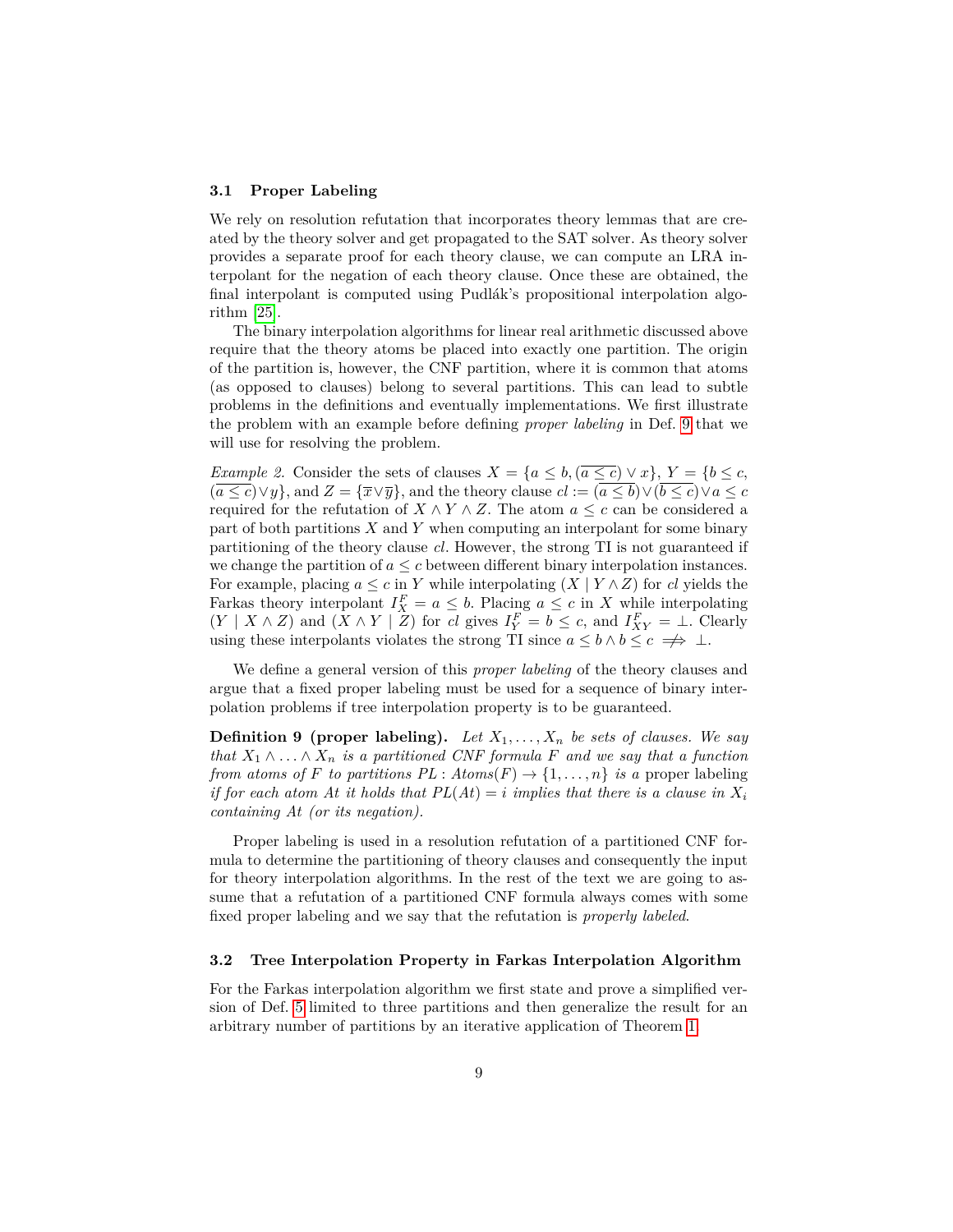**Theorem 1 (strong TI in Farkas interpolation).** *Let*  $X \wedge Y \wedge Z$  *be an unsatisfiable partitioned CNF formula in* LRA *and let* P *be its properly labeled resolution refutation. Let*  $Itp^{P+F}$  *denote the interpolation algorithm that uses Pudl´ak's algorithm for the propositional part and Farkas algorithm for the theory clauses. Let*  $I_X$ *,*  $I_Y$ *, and*  $I_{XY}$  *be the binary interpolants Itp*<sup>*P*+*F*</sup>(*X* | *Y*  $\wedge$  *Z*)*,*  $Itp^{P+F}(Y | X \wedge Z)$ , and  $Itp^{P+F}(X \wedge Y | Z)$ , respectively. Then  $(I_X \wedge I_Y) \implies$ *IXY .*

*Proof.* We show using structural induction that for any clause *cl* in the refutation *P* and for all possible partial interpolants, property ( $I_X \wedge I_Y$ ) ⇒  $I_{XY}$  holds.

Since a leaf in  $\mathbb P$  could either be a source clause or a theory clause, we study each case separately. The proof has two steps: base case, and inductive step. The base case itself consists of two steps, depending on the nature of leaf clauses. Both the inductive step and the base case for source clauses are shown in [\[29\]](#page-19-13) and are therefore given here as a sketch. Their full proofs are in Appendix [A.](#page-19-15)

**Base case** (source clause, *sketch*) We can show one-by-one for the three cases  $cl \in X, cl \in Y$ , and  $cl \in Z$  that the strong tree-interpolation property holds. See proof of Lemma [2](#page-20-0) in Appendix [A.](#page-19-15)

**Base case** (theory clause). Let  $cl \equiv \bar{\ell_1} \vee \cdots \vee \bar{\ell_n}$  from  $\mathbb P$  be a theory clause in LRA, S the system of linear inequalities corresponding to  $\neg cl$ , and **f** the vector of Farkas coefficients witnessing the unsatisfiability of *S*.

As refutation  $\mathbb P$  is properly labeled (Def. [9\)](#page-8-1), each literal  $\ell_i$  is uniquely assigned to either *X*, *Y* or *Z*. The LRA interpolants for the theory clause computed for the binary interpolation instances  $(X | Y \wedge Z)$ ,  $(Y | X \wedge Z)$ , and  $(X \wedge Y | Z)$  are thus  $I_X^F = \mathbf{f}_X^{\mathsf{T}}(C_X \mathbf{x} - \mathbf{b}_X) \leq 0$ ,  $I_Y^F = \mathbf{f}_Y^{\mathsf{T}}(C_Y \mathbf{x} - \mathbf{b}_Y) \leq 0$ , and  $I_{XY}^F = \mathbf{f}_{XY}^{\mathsf{T}}(C_{XY} \mathbf{x} - \mathbf{b}_Y)$  $\leq$  **0, respectively, where we denote by XY the subsystem corresponding** to *X*  $\wedge$  *Y*. By construction, we have  $\mathbf{f}_{XY}^{\mathsf{T}}(C_{XY}\mathbf{x} - \mathbf{b}_{XY}) = \mathbf{f}_{X}^{\mathsf{T}}(C_{X}\mathbf{x} - \mathbf{b}_{X}) +$  $f_Y^{\mathsf{T}}(C_Y\mathbf{x}-\mathbf{b}_Y)$ . It follows that if  $f_X^{\mathsf{T}}(\widetilde{C}_X\mathbf{x}-\mathbf{b}_X)\leq 0$  and  $f_Y^{\mathsf{T}}(C_Y\mathbf{x}-\mathbf{b}_Y)\leq$  $\mathbf{0}$ , then also  $\mathbf{f}_{XY}^{\mathsf{T}}(C_{XY}\mathbf{x} - \mathbf{b}_{XY}) \leq 0$ , which is exactly the desired result that  $I_X^F \wedge I_Y^F \implies I_{XY}^F$ .

**Inductive step** (inner node, *sketch*). By case analysis on the different binary interpolations in the nodes of the refutation  $\mathbb P$  it is possible to show that each *partial interpolant* associated with the resolvent has TI (see proof of Lemma [3](#page-20-1) in Appendix [A\)](#page-19-15).  $\Box$ 

<span id="page-9-0"></span>The result of Theorem [1](#page-8-0) can be generalized to prove that  $Itp^{P+F}$  guarantees strong (and consequently weak) TI.

**Theorem 2** (generalizing strong TI in Farkas interpolation). Let  $X_1 \wedge$ *. . .*∧*Xn*∧*Z, n* ≥ 2*, be an unsatisfiable partitioned CNF formula in* LRA *and let* P *be its properly labeled resolution refutation. Let*  $Itp^{P+\vec{F}}$  *denote the interpolation algorithm that uses Pudl´ak's algorithm for the propositional part and Farkas algorithm for the theory clauses. Let*  $I_{X_1}, \ldots, I_{X_n}$  *and*  $I_{X_1 \ldots X_n}$  *be the binary* interpolants  $Itp^{P+F}(X_1 | X_2 \wedge \ldots \wedge X_n \wedge Z), \ldots, Itp^{P+F}(X_n | X_1 \wedge \ldots \wedge X_{n-1} \wedge Z)$ *and*  $Itp^{P+F}(X_1 \wedge \ldots \wedge X_n | Z)$ *, respectively. Then*  $(I_{X_1} \wedge \ldots \wedge I_{X_n}) \implies I_{X_1 \ldots X_n}$ *, i.e., the tuple*  $(I_{X_1}, \ldots, I_{X_n}, I_{X_1 \ldots X_n})$  has the strong tree-interpolation property.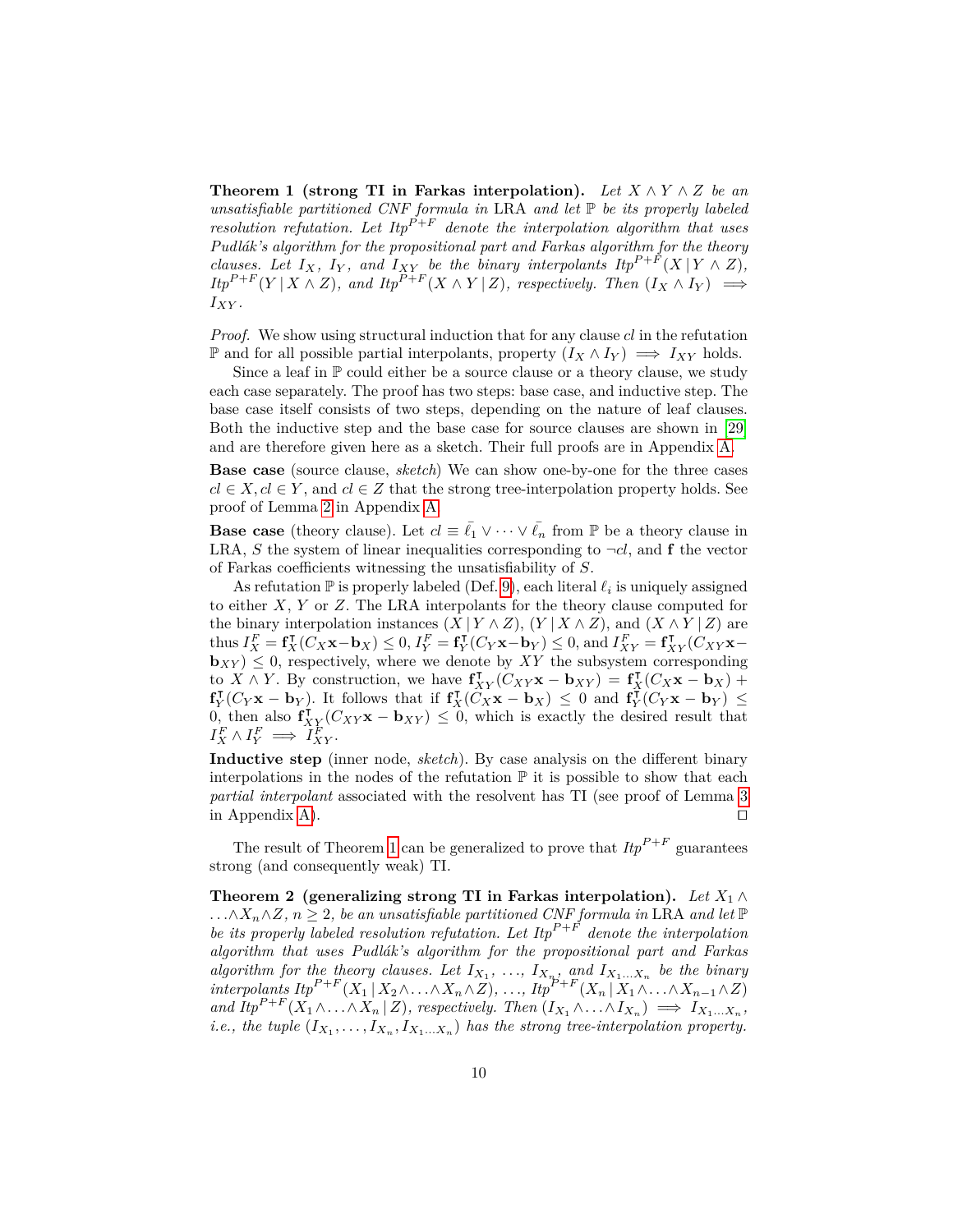*Proof.* We prove the theorem by induction. For the base case with  $n = 2$  we may apply Theorem [1.](#page-8-0) Assume now that  $n \geq 3$ , and the theorem holds for  $n-1$ . Using the induction hypothesis for the tuple  $(X_1, \ldots, X_{n-1}, X_n \wedge Z)$  we get that

$$
I_{X_1} \wedge \ldots \wedge I_{X_{n-1}} \implies I_{X_1 \ldots X_{n-1}}.
$$

By applying Theorem [1](#page-8-0) again for  $(X_1 \wedge \ldots \wedge X_{n-1}, X_n, Z)$  we obtain

$$
I_{X_1...X_{n-1}} \wedge I_{X_n} \implies I_{X_1...X_n}.
$$

Combining these two implications yields the desired result  $I_{X_1} \wedge \ldots \wedge I_{X_n} \implies$ *IX*1*...X<sup>n</sup>* . The contract of the contract of the contract of the contract of  $\Box$ 

By Theorem [2,](#page-9-0) the interpolation algorithm  $Itp^{P+F}$  guarantees the strong TI. We can use the technique described in Remark [1](#page-4-0) to obtain a tree interpolation algorithm  $T I t p_{I t p^{P+F}}$  for computation of tree interpolants.

**Corollary 1.** *TItp*<sub>*Itp*</sub><sup>*P*+*F*</sup> *is a tree interpolation algorithm, that is, it computes tree interpolants.*

Note that while the result that  $Tltp_{Itp^{P+F}}$  is a tree interpolation algorithm is known from [\[7\]](#page-18-2), our result that  $Itp^{P+F}$  guarantees the strong TI is new to the best of our knowledge.

### <span id="page-10-0"></span>**3.3 A Tree interpolation Algorithm based on Decomposing Farkas Interpolation**

In this section we consider the decomposing Farkas interpolation algorithm of [\[6\]](#page-18-1), and show that if the decompositions satisfy a certain property, then the algorithm guarantees the tree interpolation property. We also show that if the condition is not satisfied, the tree interpolation property is not guaranteed.

A central difference between decomposing Farkas interpolation algorithm and Farkas interpolation algorithm is that the former is a template rather than a concrete algorithm. In practice this means that the algorithm is parameterized by the decomposition of the (restricted) vector of Farkas coefficients and can yield different interpolants for different decompositions. For tree interpolation one wants to relate interpolants computed by multiple binary interpolation instances over the same proof. Therefore also the decompositions need to respect this relation for the binary interpolation instances. We first show that tree interpolation property is not guaranteed in general for the decomposed interpolants, and then define a constraint on the decompositions that guarantees the tree interpolation property.

<span id="page-10-1"></span>*Example 3.* Consider our running example of Ex. [1](#page-7-0) and let  $X := X_1 \wedge X_2$ . Using the decomposing Farkas interpolation algorithm  $Itp^D$ , the interpolation instance (*X* | *Y* ∧*Z*) admits different non-trivial decompositions of the restricted vector of Farkas coefficients  $f_X^T = (1, 1, 1, 1)$ , for example  $D_1 = \{(1, 0, 0, 1)^\mathsf{T}, (0, 1, 1, 0)^\mathsf{T}\}\$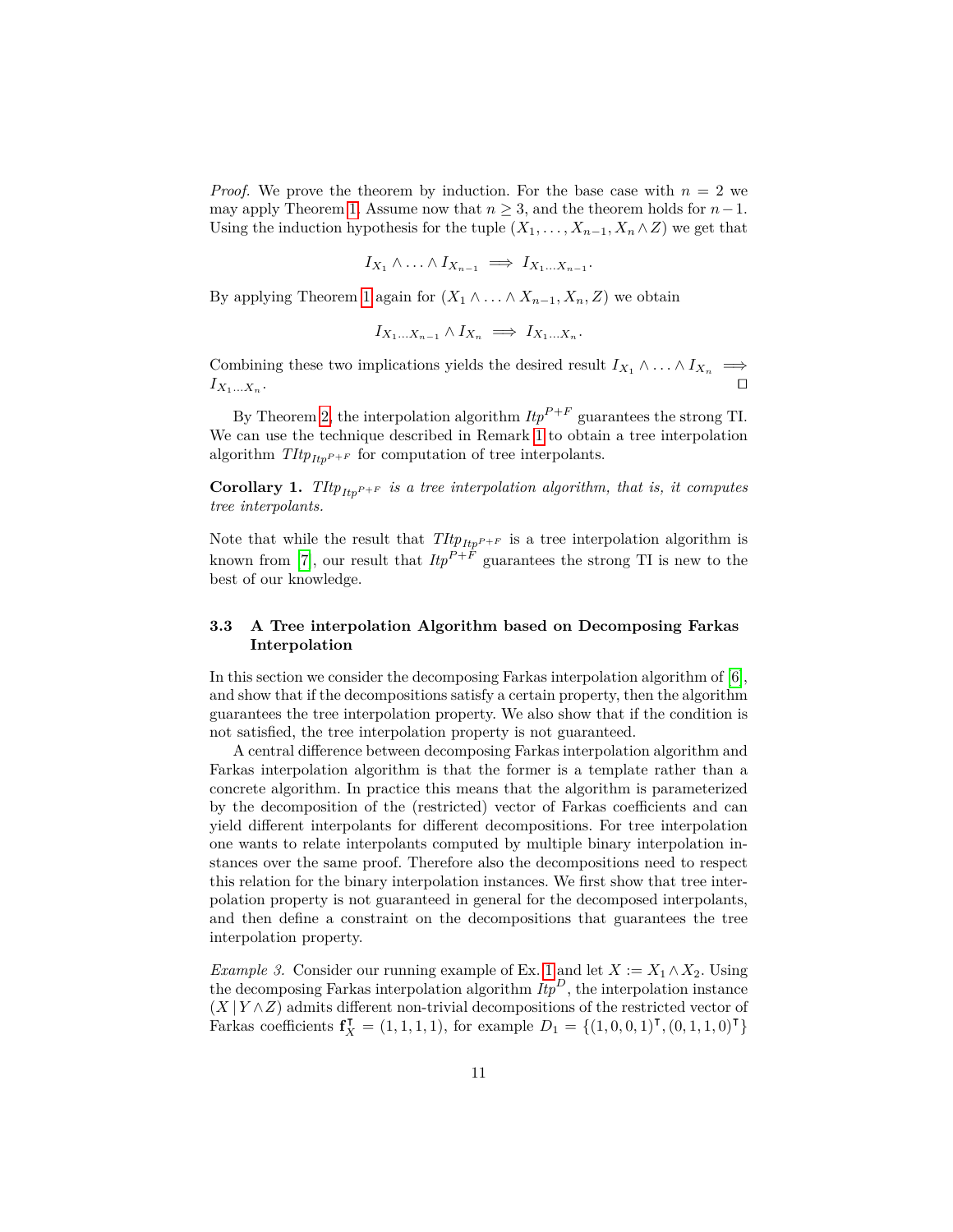and  $D_2 = \{(1,1,0,0)^\mathsf{T}, (0,0,1,1)^\mathsf{T}\}\$ . Both  $D_1$  and  $D_2$  successfully eliminate the single *X*-local variable  $x_1$ , as required. The outcome of  $Itp^D(X | Y \wedge Z)$  using  $D_1$ is  $I_X^1 = x_2 + x_5 \leq 0 \land x_3 + x_4 \leq 0$ . When using  $D_2$ , the resulting interpolant is  $I_X^2 = x_2 + x_3 \leq 0 \land x_4 + x_5 \leq 0$ . Consider  $(X \land Y | Z)$  that admits only a single non-trivial decomposition of  $f_{XY}^{\mathsf{T}} = (1,1,1,1,1)$  that eliminates XY-local variables  $x_1, x_2, x_5: D_3 = \{(1, 0, 0, 1, 1)^{\mathsf{T}}, (0, 1, 1, 0, 0)^{\mathsf{T}}\}$ . The interpolant computed with respect to this decomposition is  $Itp^D(X \wedge Y | Z) = I_{XY} = x_6 \leq 0 \wedge x_3 + x_4 \leq$ 0. Consider  $(Y | X \wedge Z)$  where there is no opportunity for decomposition since its first part consists of the single inequality  $l_5$ . The computed interpolant is  $Itp^{D}(Y | X \wedge Z) = I_Y = -x_2 - x_5 + x_6 \leq 0$ . We can easily see that the strong tree-interpolation property (Def. [5\)](#page-5-1) is satisfied for  $I_X^1: I_X^1 \wedge I_Y \implies I_{XY}$ . However, the property is not satisfied for  $I_X^2$ , since  $I_X^2 \wedge I_Y \implies I_{XY}$ . Since in this example  $I_Y = Y$ , the same is true for the weak tree-interpolation property (Def. [2\)](#page-3-1).

Intuitively, the tree interpolation property might not hold when the subsystem's decomposition  $(D_2)$  does not agree with its supersystem's decomposition  $(D_3)$  (when restricted to the subsystem). More generally, the inequalities resulting from (the restriction of) supersystem's decomposition must be logically covered by the inequalities of subsystem's decomposition. The following *monotonicity* condition captures this formally.

<span id="page-11-1"></span>**Definition 10** (monotonic decompositions). Let  $S = Cx \leq b$  be an un*satisfiable system of linear inequalities and let*  $(A_1 | B_1), \ldots, (A_n | B_n)$  *be a set of binary interpolation problems over S. Let Itp<sup>D</sup> denote the decomposing Farkas*  $interpolation algorithm (Def. 8)$  $interpolation algorithm (Def. 8)$ *. We say that Itp<sup>D</sup> uses* monotonic decomposi $i$  *if whenever*  $A_i \subseteq A_j$ *, then for all vectors*  $\mathbf{w} \in \text{Dec}(\mathbf{f}_{A_j}^{\mathsf{T}} C_{A_j} \mathbf{x}, L_{A_j})$  there exists  $U \subseteq \text{Dec}(\mathbf{f}_{A_i}^{\mathsf{T}} C_{A_i} \mathbf{x}, L_{A_i})$  such that  $\sum_{\mathbf{u} \in U} \mathbf{u}^{\mathsf{T}} (C_{A_i} \mathbf{x} - \mathbf{b}_{A_i}) \leq 0 \implies$  $\mathbf{w}_{A_i}^{\mathsf{T}}(C_{A_i}\mathbf{x}-\mathbf{b}_{A_i}) \leq 0$ , where  $\mathbf{w}_{A_i}$  is the restriction of **w** to the subsystem  $A_i$ .

Now we can proceed to prove that  $Itp^D$  can guarantee the tree interpolation property.

<span id="page-11-0"></span>**Theorem 3 (strong TI in decomposing Farkas interpolation).** Let  $X \wedge Y$ *Y* ∧ *Z be an unsatisfiable partitioned CNF formula in* LRA *and let* P *be its properly labeled resolution refutation. Let*  $Itp^{P+D}$  *denote the interpolation algorithm that uses Pudlák's algorithm for the propositional part and decomposing Farkas algorithm for the theory clauses. Let IX, I<sup>Y</sup> , and IXY be the binary interpolants Itp*<sup> $P+D$ </sup>( $X | Y \wedge Z$ ), *Itp*<sup> $P+D$ </sup>( $Y | X \wedge Z$ ), and *Itp*<sup> $P+D$ </sup>( $X \wedge Y | Z$ ), re*spectively. If Itp<sup>D</sup> uses monotonic decompositions for every theory clause in* P *then*  $(I_X \wedge I_Y) \implies I_{XY}$ .

*Proof (by structural induction).* We only show the proof of the implication for a leaf with a theory clause. In the remaining cases the proof is the same as that of Theorem [1.](#page-8-0)

Let *cl* be a theory clause in LRA and let  $S = Cx \leq b$  be the system of linear inequalities corresponding to  $\neg cl$ . Let **f** denote the Farkas coefficients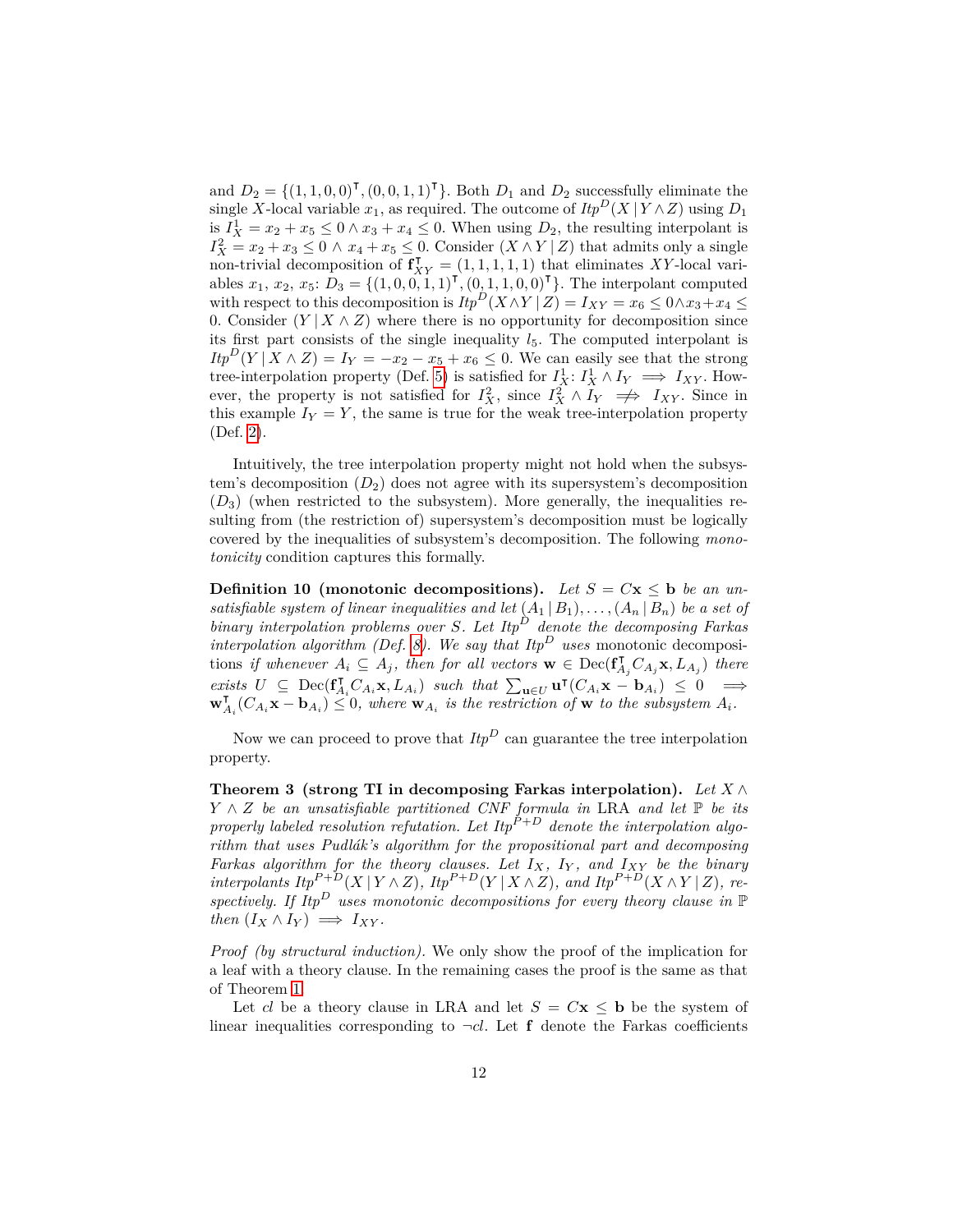witnessing the unsatisfiability of *S*. Note that the proper labeling of  $\mathbb{P}$  (recall Def. [9\)](#page-8-1) partitions *cl* into three disjoint sets of literals *X, Y, Z*. Let *DecX*, *Dec<sup>Y</sup>* and  $Dec_{XY}$  denote the decompositions  $Dec(f_X^{\mathsf{T}} C_X \mathbf{x}, L_X)$ ,  $Dec(f_Y^{\mathsf{T}} C_Y \mathbf{x}, L_Y)$ , and Dec( $f_{XY}^{\mathsf{T}}C_{XY}\mathbf{x}, L_{XY}$ ), where XY denotes the subsystem  $X \wedge Y$ . We need to prove that

$$
\left(\bigwedge_{\mathbf{p}\in Dec_X} \mathbf{p}^\mathsf{T}(C_X\mathbf{x}-\mathbf{b}_X)\leq 0\right)\wedge\left(\bigwedge_{\mathbf{q}\in Dec_Y} \mathbf{q}^\mathsf{T}(C_Y\mathbf{x}-\mathbf{b}_Y)\leq 0\right)\implies \left(\bigwedge_{\mathbf{r}\in Dec_{XY}} \mathbf{r}^\mathsf{T}(C_{XY}\mathbf{x}-\mathbf{b}_{XY})\leq 0\right)
$$

It is enough to fix  $\mathbf{r} \in Dec_{XY}$  and prove that  $\mathbf{r}^\intercal(C_{XY}\mathbf{x}-\mathbf{b}_{XY}) \leq 0$  is implied by the antecedent. As the subsystem *XY* consists of two disjoint subsystems *X* and *Y*, it holds that  $\mathbf{r}^{\intercal} = (\mathbf{r}_{X}^{\intercal} \ \mathbf{r}_{Y}^{\intercal}), \ \mathbf{b}_{XY}^{\intercal} = (\mathbf{b}_{X}^{\intercal} \ \mathbf{b}_{Y}^{\intercal})$ ,  $C_{XY}^{\intercal} = (C_{X}^{\intercal} \ C_{Y}^{\intercal})$  and  $\mathbf{r}_X^{\mathsf{T}}(C_X\mathbf{x}-\mathbf{b}_X)+\mathbf{r}_Y^{\mathsf{T}}(C_Y\mathbf{x}-\mathbf{b}_Y)=\mathbf{r}^{\mathsf{T}}(C_X\mathbf{y}\mathbf{x}-\mathbf{b}_X\mathbf{y})$ . Consequently, it is enough to prove that

$$
\bigwedge_{\mathbf{p}\in Dec_X} \mathbf{p}^\mathsf{T}(C_X\mathbf{x}-\mathbf{b}_X) \le 0 \implies \mathbf{r}_X^\mathsf{T}(C_X\mathbf{x}-\mathbf{b}_X) \le 0
$$

and

$$
\bigwedge_{\mathbf{q}\in Dec_Y} \mathbf{q}^\mathsf{T}(C_Y\mathbf{x}-\mathbf{b}_Y) \le 0 \implies \mathbf{r}_Y^\mathsf{T}(C_Y\mathbf{x}-\mathbf{b}_Y) \le 0
$$

We only show how to prove the first implication, the second one is analogous. According to our assumption,  $Itp^D$  uses monotonic decompositions. Hence for **r** ∈ *Dec<sub>XY</sub>* there exists  $U \subseteq Dec_X$  such that  $\sum_{\mathbf{u} \in U} \mathbf{u}^\intercal (C_X \mathbf{x} - \mathbf{b}_X) \leq 0 \implies$ **r**<sup>T</sup><sub>*X*</sub>(*C<sub>X</sub>***x** − **b**<sub>*X*</sub>) ≤ 0. This is exactly what we need to finish the proof since

$$
\bigwedge_{\mathbf{p}\in Dec_X} \mathbf{p}^\mathsf{T}(C_X \mathbf{x} - \mathbf{b}_X) \le 0 \implies \bigwedge_{\mathbf{u}\in U} \mathbf{u}^\mathsf{T}(C_X \mathbf{x} - \mathbf{b}_X) \le 0 \implies \sum_{\mathbf{u}\in U} \mathbf{u}^\mathsf{T}(C_X \mathbf{x} - \mathbf{b}_X) \le 0
$$
\n
$$
\implies \mathbf{r}_X^\mathsf{T}(C_X \mathbf{x} - \mathbf{b}_X) \le 0.
$$

We first generalize the result of Theorem [3](#page-11-0) to an arbitrary number of partitions, then discuss how monotonic decompositions can be achieved, and finally show that tree interpolants can be computed using the decomposing Farkas interpolation algorithm.

 $\Box$ 

<span id="page-12-0"></span>**Theorem 4 (generalizing strong TI in decomposing Farkas interpolation).** Let  $X_1 \wedge \ldots \wedge X_n \wedge Z$ ,  $n \geq 2$ , be an unsatisfiable partitioned CNF *formula in* LRA *and let*  $\mathbb{P}$  *be its properly labeled refutation. Let*  $Itp^{P+D}$  *denote the interpolation algorithm that uses Pudl´ak's algorithm for the propositional* part and decomposing Farkas algorithm for the theory clauses. Let  $I_{X_1}, \ldots,$ *I*<sub>*X<sub>n</sub></sub>, and <i>I*<sub>*X*1</sub>...*X<sub>n</sub>*</sub> *be the binary interpolants*  $Itp^{P+D}(X_1 | X_2 \wedge \ldots \wedge X_n \wedge Z)$ *,</sub>*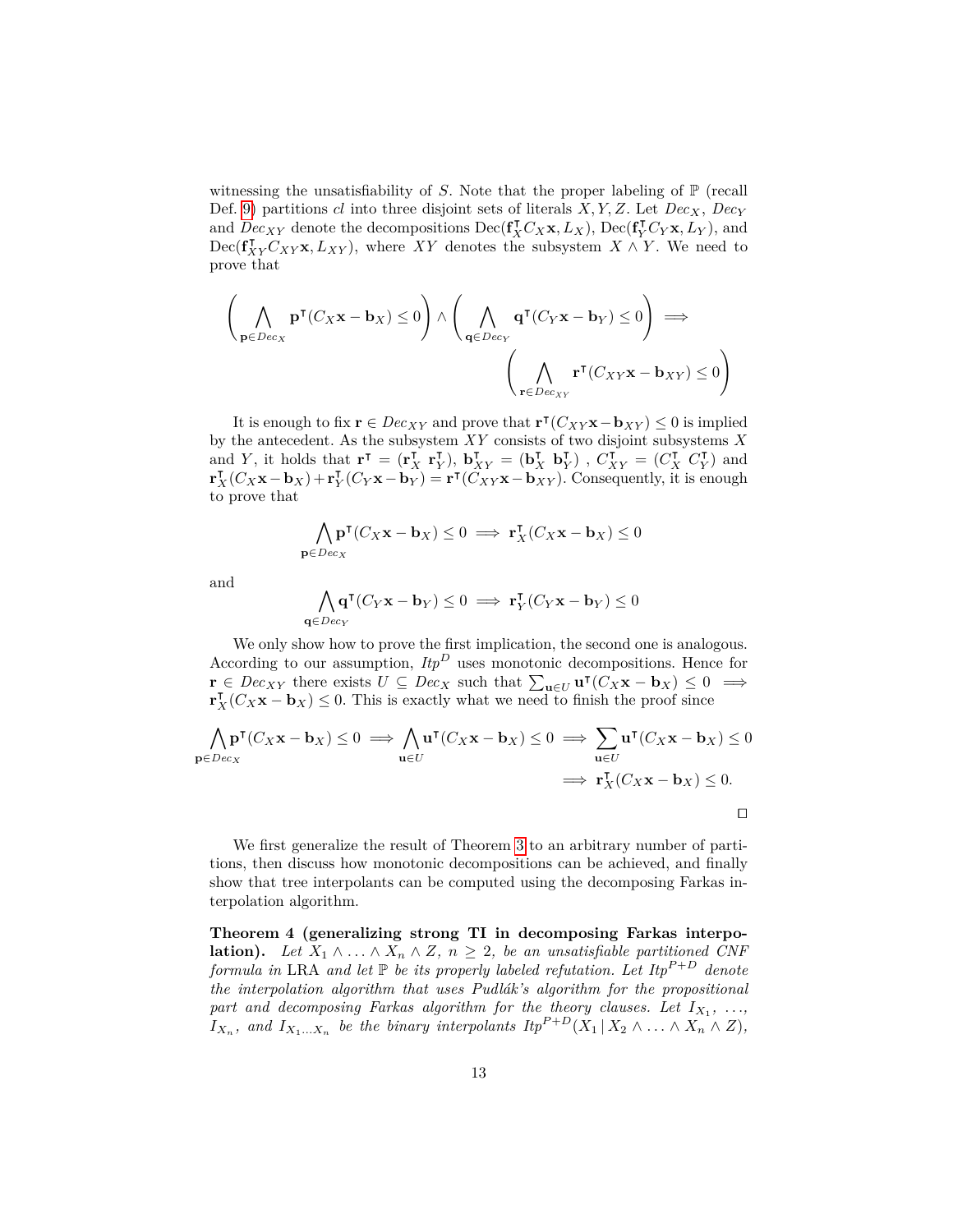*...,*  $Itp^{P+D}(X_n | X_1 \land ... \land X_{n-1} \land Z)$  and  $Itp^{P+D}(X_1 \land ... \land X_n | Z)$ , respec*tively. If Itp<sup>D</sup> uses monotonic decompositions for every theory clause in* P*, then*  $(I_{X_1} \wedge \ldots \wedge I_{X_n}) \implies I_{X_1 \ldots X_n}$ , i.e., the tuple  $(I_{X_1}, \ldots, I_{X_n}, I_{X_1 \ldots X_n})$  has the *strong tree-interpolation property.*

*Proof.* The proof is done by induction, the same way as the proof of Theorem [2,](#page-9-0) here relying on Theorem [3.](#page-11-0)  $\Box$ 

To show how monotonic decompositions can be achieved, we first introduce a notion of *decomposition strategy* that determines the decompositions used for the related interpolation instances.

**Definition 11 (decomposition strategy).** *Let S be an unsatisfiable set of inequalities,* **f** *its witnessing vector of Farkas coefficients, and*  $\langle (V, E), F \rangle$  *the related tree interpolation instance. The tree interpolation instance defines a set of binary interpolation instances*  $(F(subtree(v)) | F(subtree(v)))$  *for each*  $v \in V$ . *A* decomposition strategy  $\sigma$  *assigns to each vertex*  $v \in V$  *some decomposition*  $\text{Dec}(\mathbf{f}_{S_v}^{\mathsf{T}} C_{S_v} \mathbf{x}, L_{S_v})$ , where  $S_v = F(subtree(v))$ . We denote the decomposing *Farkas interpolation algorithm using strategy*  $\sigma$  *as Itp*<sup>*D*</sup>( $\sigma$ )*.* 

An example of a decomposition strategy that guarantees monotonic decompositions is a *gradual* decomposition. The idea is to first decompose the larger subsystem and then, instead of computing independent decompositions for its subsystems, to decompose only elements of the decomposition of the larger system.

**Definition 12 (gradual decomposition).** *Given an unsatisfiable set of inequalities S, its witnessing vector of Farkas coefficients* **f***, and a tree interpolation instance*  $\langle (V, E), F \rangle$ , a gradual decomposition GDec *is a decomposition strategy defined inductively on*  $\langle (V, E), F \rangle$  *from root to leaves as* 

1. GDec( $v_r$ ) = {**f**} *for root*  $v_r$ *, 2. otherwise*

$$
\text{GDec}(v) = \bigcup_{\mathbf{w} \in \text{GDec}(par(v))} \text{Dec}(\mathbf{w}_{S_v}^{\mathsf{T}} C_{S_v} \mathbf{x}, L(S_v)),
$$

*where*  $par(v)$  *is the (unique)* parent of *v*, and  $S_v = F(subtree(v))$ *.* 

Intuitively, the gradual decomposition in a given node *v* decomposes each element **w** of the *v*'s parent's decomposition separately, instead of independently decomposing  $\mathbf{f}_{S_v}$ , the restriction of the Farkas coefficients to the subsystem of *v*'s subtree. Figure [1](#page-14-1) compares the gradual decomposition and independent decomposition on the system from Ex. [3.](#page-10-1) It shows the tree structure of the three partitions  $X, Y, Z$ , and possible decompositions of the vector of Farkas coefficients for the corresponding binary interpolation problems  $(X | Y \wedge Z)$ ,  $(X \wedge Y | Z)$ and  $(X \wedge Y \wedge Z | \top)$ . The solid gray arrows labeled with a subsystem represent the restriction to that subsystem and the dashed arrows represent decomposition.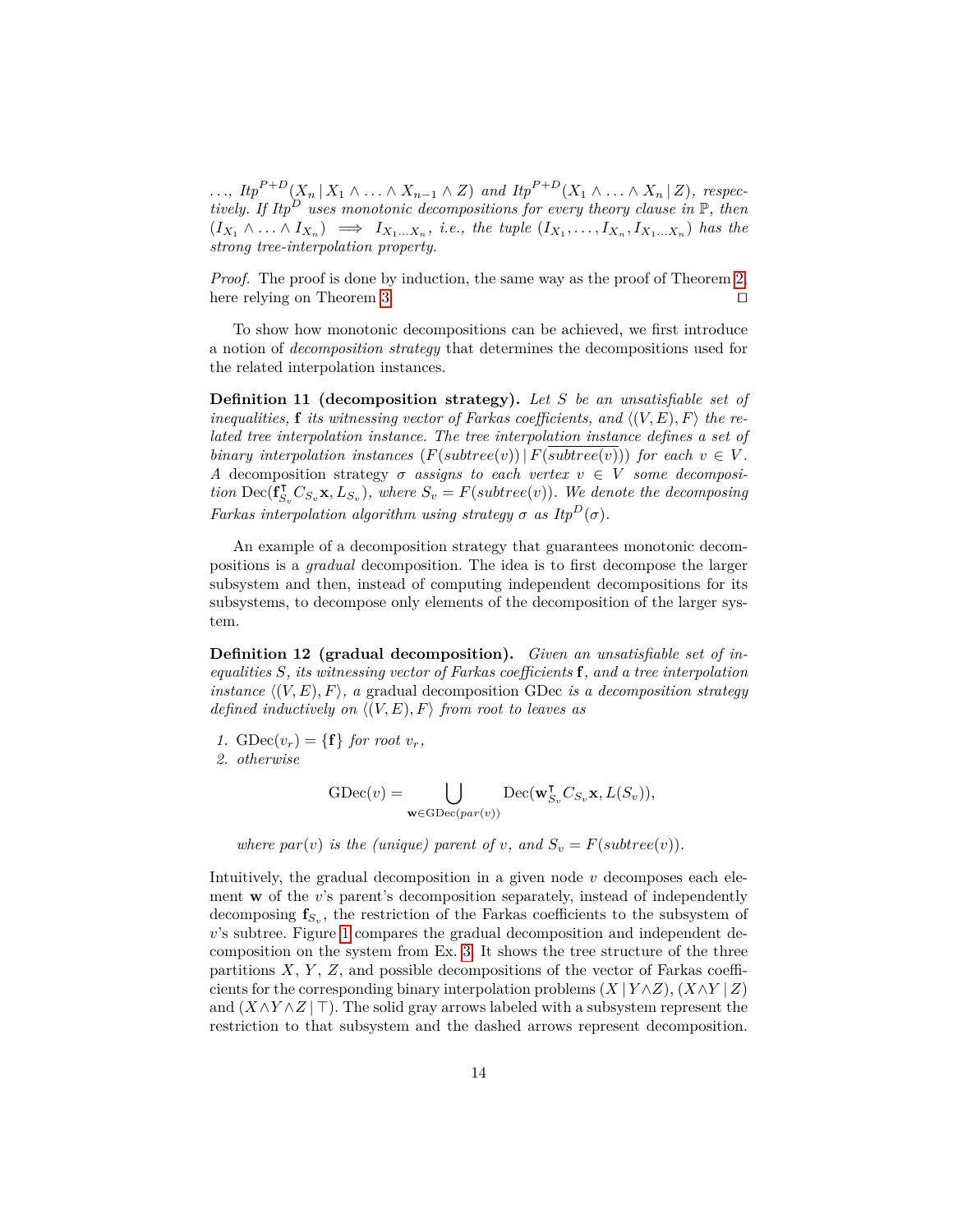<span id="page-14-1"></span>

**Fig. 1:** A gradual decomposition (*left*) versus an independent decomposition (*right*).

The decompositions corresponding to vertices *Z* and *Y* ( $D_0$  and  $D_3$ ) are the same in both cases. The difference manifests when computing the decomposition corresponding to vertex *X*. On the *left*, gradual decomposition ensures that the decomposition  $D_1$  agrees with  $D_3$  by trying to decompose each (restricted) element of  $D_3$  separately. In this case no further decomposition is possible, thus  $D_1$  is equal to  $D_3$  restricted to the subsystem *X*. On the *right*, if gradual decomposition is not used, then the decomposition corresponding to vertex *X* does not take into account what happens at *X*'s parent *Y* and independently decomposes the restricted vector of Farkas coefficients **f***X*. This can result in a different decomposition *D*<sup>2</sup> which, however, violates the *monotonicity* condition from Def. [10](#page-11-1) with respect to the decomposition *D*3.

<span id="page-14-0"></span>**Theorem 5.** *The algorithm*  $T l t p_{I t p^{P+D}(\text{GDec})}$ *, where decomposing Farkas interpolation algorithm uses gradual decomposition, is a tree interpolation algorithm, that is, it computes tree interpolants.*

*Proof.* Using the idea described in Remark [1,](#page-4-0) given a tree interpolation instance from Def. [3](#page-4-1) and a properly labeled refutation  $\mathbb{P}$  of  $\bigwedge_{v \in V} F(V)$ , we define

 $\tau \iota(v) := Itp^{P+D}(\text{GDec})(F(subtree(v))[F(\overline{subtree(v)})).$ 

Note that the proper labeling of  $\mathbb P$  recreates the tree-structured partitioning of every theory clause in  $\mathbb{P}$ , which is required by the definition of the gradual decomposition.

The first and third conditions of tree interpolant automatically follow from our definition of  $\tau_l$ . The second condition follows from Theorem [4](#page-12-0) since gradual decomposition GDec ensures that the decompositions are monotonic. To see this, recall from the definition of monotonic decomposition (Def. [10\)](#page-11-1) that for each  $v \in V$ , its parent *p*, and for each  $\mathbf{w} \in \text{GDec}(p)$ , there must exist  $U \subseteq \text{GDec}(v)$  $\mathbf{w}_{S_v}^{\mathsf{T}}(C_{S_v}\mathbf{x} - \mathbf{b}_{S_v}) \leq 0 \implies \mathbf{w}_{S_v}^{\mathsf{T}}(C_{S_v}\mathbf{x} - \mathbf{b}_{S_v}) \leq 0$ . From the definition of GDec it follows that  $U = \text{Dec}(\mathbf{w}_{S_v}^{\mathsf{T}\sim C}S_v\mathbf{x}, L(S_v))$  is the witnessing subset of  $\text{GDec}(v)$ .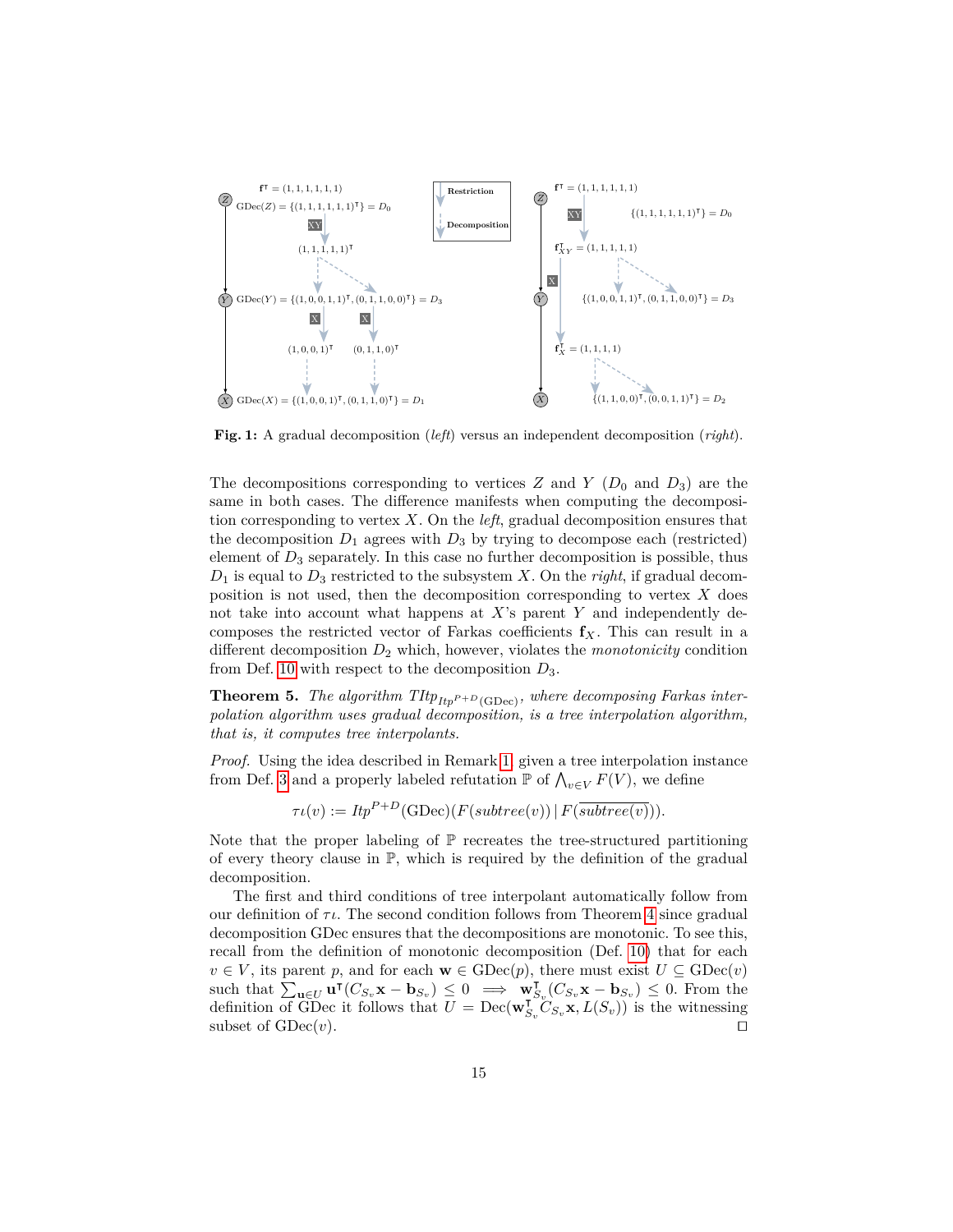Note that gradual decomposition is not a concrete strategy, but rather a strategy scheme. It leaves freedom for choosing a decomposition in a particular vertex as long as the decomposition respects the parent's decomposition. One particular instance of a gradual decomposition is *trivial* gradual decomposition *Triv* that always uses the trivial decomposition of size 1. Since trivial decompositions result in Farkas interpolants, it follows that  $T Itp_{Itp^{P+D}(Triv)} \equiv T Itp_{Itp^{P+F}}$ .

## <span id="page-15-1"></span>**4 Negative Results for the Algorithms for Flexible, Dual Farkas and Dual Decomposed Interpolation**

We prove three smaller, negative results on binary interpolation algorithms that cannot be used as a basis of a tree interpolation algorithm. In particular, we show that the binary interpolation algorithms  $Itp^F$  and  $Itp^D$  discussed in Sec. [3,](#page-5-0) and an algorithm from [\[1\]](#page-18-4) that we denote by  $Itp^{(\alpha)}$ , do not guarantee TI.

We first formally define the *flexible* interpolants from [\[1\]](#page-18-4) in our notation.

**Definition 13 (flexible Farkas interpolant [\[1\]](#page-18-4)).** *Let* (*A* | *B*) *be an interpolation instance from a system*  $C$ **x**  $\leq$  **b***. Then the interpolants*  $I<sup>F</sup>$  *and*  $\overline{I<sup>F</sup>}$  *are, respectively,*  $f_A^{\mathsf{T}}(C_A\mathbf{x} - \mathbf{b}_A) \leq 0$  *and*  $f_B^{\mathsf{T}}(C_B\mathbf{x} - \mathbf{b}_B) > 0$ *. The* flexible Farkas interpolant  $I^{(\alpha)}$  is defined as  $\mathbf{f}_A^{\mathsf{T}} C_A \mathbf{x} + \mathbf{f}_B^{\mathsf{T}} \mathbf{b}_B - \alpha \mathbf{f}_{AB}^{\mathsf{T}} \mathbf{b}_{AB} \leq 0$  where  $0 < \alpha \leq 1$ .

Flexible interpolants are useful in practice as they provide a more fine-grained approach than the Farkas and dual Farkas algorithms.[7](#page-0-0) However, they cannot be used in general as a basis for a tree interpolation algorithm:

**Theorem 6.** *The flexible Farkas interpolation algorithm*  $Itp^{(\alpha)}$  *for*  $0 < \alpha < 1$ *does not guarantee the strong nor the weak tree-interpolation property.*

*Proof.* Consider our running example from Ex. [1](#page-7-0) and four binary interpolation instances  $(X_1 | X_2 \wedge Y \wedge Z)$ ,  $(X_2 | X_1 \wedge Y \wedge Z)$ ,  $(Y | X_1 \wedge X_2 \wedge Z)$ , and  $(X_1 \wedge X_2 \wedge Z)$ *Y* | *Z*). Let  $I_{X_1}, I_{X_2}, I_Y$  and  $I_{XY}$  denote the interpolants from these interpolation instances. The strong tree-interpolation property is formulated as

<span id="page-15-2"></span><span id="page-15-0"></span>
$$
I_{X_1} \wedge I_{X_2} \wedge I_Y \implies I_{XY} \tag{1}
$$

and the weak tree-interpolation property is formulated as

.

<span id="page-15-3"></span>
$$
I_{X_1} \wedge I_{X_2} \wedge Y \implies I_{XY} \tag{2}
$$

The flexible Farkas interpolants for the interpolation instance are

$$
I_{X_1}^{(\alpha)} = (x_2 + x_3 \le 1 - \alpha)
$$
  
\n
$$
I_{X_2}^{(\alpha)} = (x_4 + x_5 \le 1 - \alpha)
$$
  
\n
$$
I_{Y}^{(\alpha)} = (-x_2 - x_5 + x_6 \le 1 - \alpha)
$$
  
\n
$$
I_{XY}^{(\alpha)} = (x_3 + x_4 + x_6 \le 1 - \alpha)
$$

The implications of Eq. [\(1\)](#page-15-2) and Eq. [\(2\)](#page-15-3) are both falsified with assignment  $x_2 \mapsto 0, x_3 \mapsto 1 - \alpha, x_4 \mapsto 1 - \alpha, x_5 \mapsto 0, x_6 \mapsto 0$  for any  $0 < \alpha < 1$ .

<sup>&</sup>lt;sup>7</sup> Farkas interpolation algorithm can be seen as the special case  $Itp^{(1)}$ , but dual Farkas interpolation algorithm is not a special case of the flexible interpolation algorithm.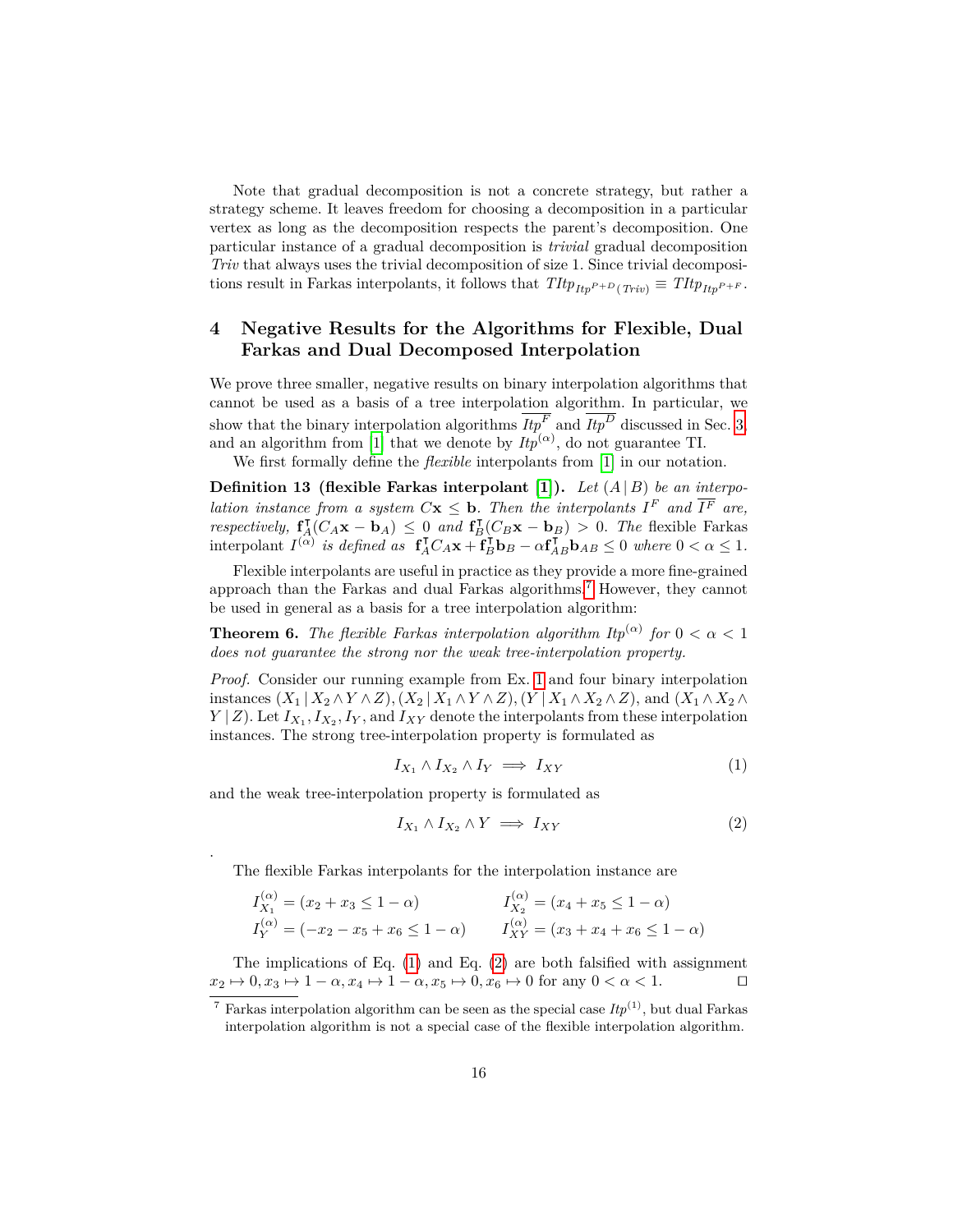We next show that also the dual Farkas interpolation algorithm cannot be used as a basis for a tree interpolation algorithm.

**Theorem 7.** *The dual Farkas interpolation algorithm does not guarantee the strong nor the weak tree-interpolation property.*

*Proof.* Again in Ex. [1,](#page-7-0) the dual Farkas interpolants are computed as

<span id="page-16-0"></span>
$$
\overline{I^F}_{X_1} = (x_2 + x_3 < 1) \qquad \qquad \overline{I^F}_{X_2} = (x_4 + x_5 < 1) \n\overline{I^F}_{Y} = (-x_2 - x_5 + x_6 < 1) \qquad \qquad \overline{I^F}_{XY} = (x_3 + x_4 + x_6 < 1)
$$

The implications of Eq. [\(1\)](#page-15-2) and Eq. [\(2\)](#page-15-3) are both falsified with assignment  $x_2 \mapsto$  $0, x_3 \mapsto 0.5, x_4 \mapsto 0.5, x_5 \mapsto 0, x_6 \mapsto 0.$ 

From Theorem [7](#page-16-0) we immediately get the following result.

<span id="page-16-1"></span>**Corollary 2.** *The dual decomposing Farkas interpolation algorithm Itp<sup>D</sup>does not have the strong nor the weak tree-interpolation property.*

*Proof.* The interpolants computed by dual Farkas interpolation algorithm  $Itp^F$  are special cases of dual decomposed interpolants using trivial decompositions. Since Eq. [\(1\)](#page-15-2) and Eq. [\(2\)](#page-15-3) are not valid for  $Itp^F$ , they are also invalid for  $Itp^D$ .  $\Box$ 

### <span id="page-16-2"></span>**5 Experimental Evaluation**

This section provides experimental evidence on the usefulness of the decomposed Farkas tree interpolants obtained using the gradual decomposition algorithm from Sec. [3.3.](#page-10-0) In the experiments we use the SMT solver OpenSMT [\[20\]](#page-19-18) for solving and interpolation. The solver implements a wide range of interpolation algorithms, including in particular both Farkas and decomposing Farkas algorithms [\[6\]](#page-18-1). These implementations allowed us to manually perform the required experiments also for gradual decomposition. In the following, for convenience, we use  $I^D$  and  $I^F$  for the tree interpolant resulting from the algorithm  $T$ *Itp*<sub>*Itp</sub>P* + *D*(*GDec*) and  $T$ *Itp*<sub>*Itp</sub>P* + *F*, respectively.</sub></sub>

To obtain benchmarks we used the tool FreqHorn [\[14\]](#page-19-19) to create bounded model checking (BMC) [\[4\]](#page-18-10) formulas from the Horn clauses available at [https:](https://github.com/chc-comp/chc-comp19-benchmarks/tree/master/lra-ts) [//github.com/chc-comp/chc-comp19-benchmarks/tree/master/lra-ts.](https://github.com/chc-comp/chc-comp19-benchmarks/tree/master/lra-ts) We then applied both  $T\ell_p P_{+D(GDec)}$  and  $T\ell_p P_{+F}$  to the entire BMC formulas. In total the benchmarks consist of 514 LRA UNSAT formulas. We chose these benchmarks since they provide a natural tree structure that can be used by the gradual decomposition, the interpolants often have many non-trivial decompositions (up to 965), and are relatively big (up to 12k LoC).

Our goal in the experiments is to study whether the  $I<sup>D</sup>$  are genuinely different from the  $I<sup>F</sup>$ . We chose two example measures for difference of interpolants: (i) the number of top-level conjuncts, and (ii) the number of distinct LRA atoms. In (i), the number of top-level conjuncts is a measure of generalizability of the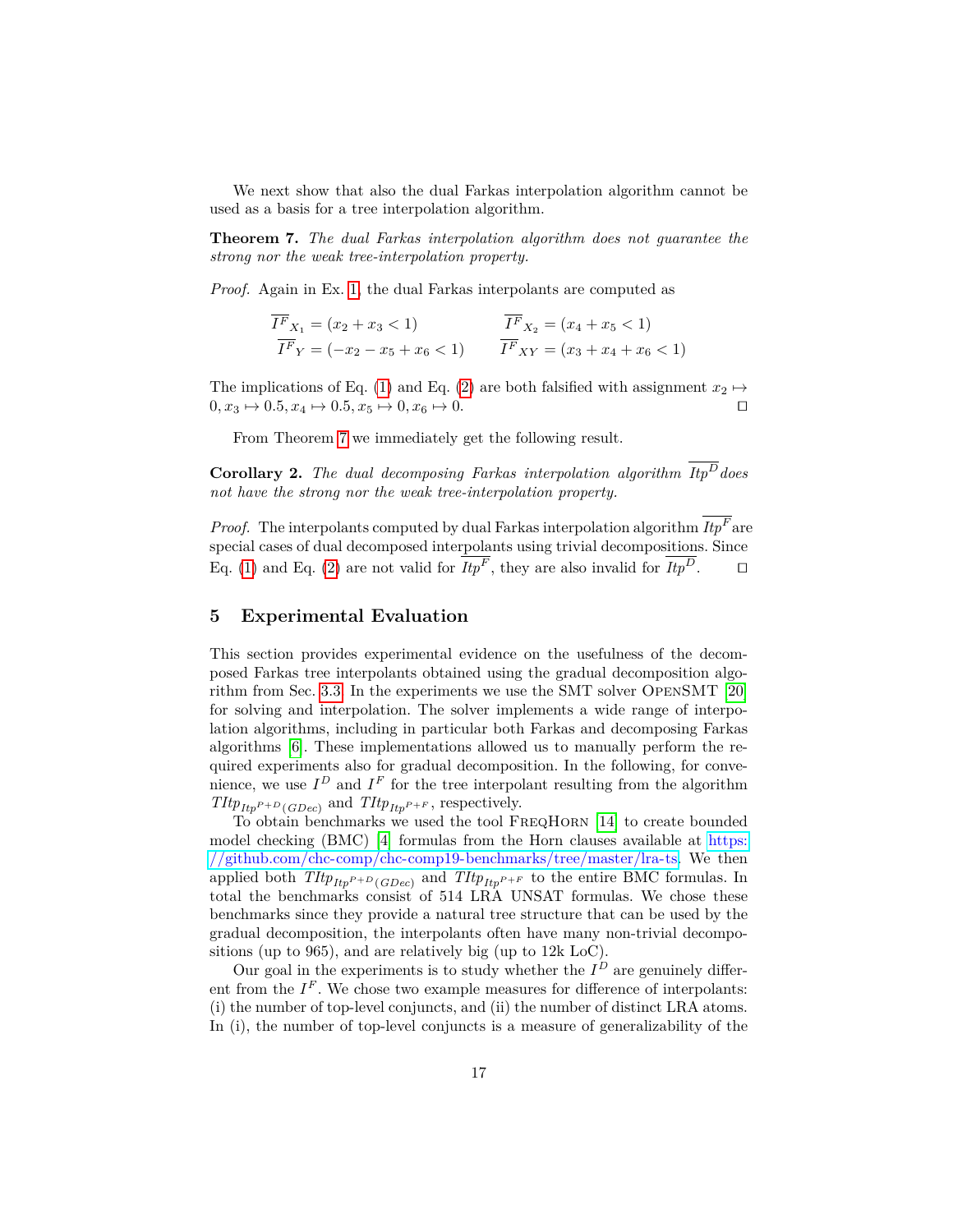<span id="page-17-0"></span>

**Fig. 2:** Comparing decomposed Farkas and Farkas tree interpolants w.r.t the number of conjuncts (*left*) and theory atoms (*right*) in the interpolants.

interpolant. In some applications (see, for example,  $[14, 22]$  $[14, 22]$ ) it is useful to further abstract an over-approximation, and in case the interpolant has several conjuncts, an easy way to achieve this is by dropping some of them. More technically, for formula *f*, we define this measure as  $N_{\Lambda}(f)$ , where  $N_{\Lambda}(f) := 1$  if *f* is not a conjunction at the top-level, and  $N_{\wedge}(f) := n$  if *f* is of the form  $A_1 \wedge \ldots \wedge A_n$ . In (ii), the number of distinct theory atoms indicates the complexity of the interpolant in the sense that an instance with more atoms represents a larger Boolean search space. Technically, we define this as the size of the largest subset of *Atoms*(*f*) containing only theory atoms.

Fig. [2](#page-17-0) (*left*) shows the number of top-level conjuncts for  $I<sup>F</sup>$  and  $I<sup>D</sup>$  as a scatter plot. In 53% of the benchmarks *I <sup>D</sup>* have strictly more conjuncts in comparison to  $I<sup>F</sup>$ . Excluding the cases where the number of top-level conjuncts is the same in  $I<sup>F</sup>$  and  $I<sup>D</sup>$ , 91% of benchmarks (270 vs. 25) have strictly more conjuncts in *I <sup>D</sup>*. While a non-negligible number of instances (219) have the same number of conjuncts in  $I^F$  and  $I^D$ , the majority of the instances are different.

Fig. [2](#page-17-0) (*right*) compares the number of unique LRA atoms in  $I<sup>F</sup>$  and  $I<sup>D</sup>$ . In almost one-third of the cases  $I^D$  contains fewer atoms, suggesting that the decompositions identify semantic structure that is shared between the LRA interpolation queries. We want to emphasize that this is, to the best or our knowledge, a new result that we expect to have practical impact. Based on the numerical results, and contrary to what the figure suggests, there are typically more atoms in  $I<sup>D</sup>$ . Concretely, out of 514 benchmarks, 63% have fewer theory atoms in  $I<sup>F</sup>$ . This is in particular because in 57 benchmarks there are two atoms in  $I<sup>D</sup>$  and one atom in  $I^F$ , all represented by the single point  $(2,1)$  in the plot. This is somewhat expected, since on a single LRA interpolation query  $Itp^D$  is guaranteed to give at least as many atoms as *Itp<sup>F</sup>* . In addition, in no case the number of theory atoms is the same in  $I^F$  and  $I^D$ , giving a strong indication that the interpolation algorithms differ in practice.

In conclusion, the results imply that a portfolio of the interpolation algorithms  $T I t p_{I t p^{P+D}(GDec)}$  and  $T I t p_{I t p^{P+F}}$  provides a range of interpolants that are substantially different from those available using only  $T I t p_{I t p^{P+F}}$ .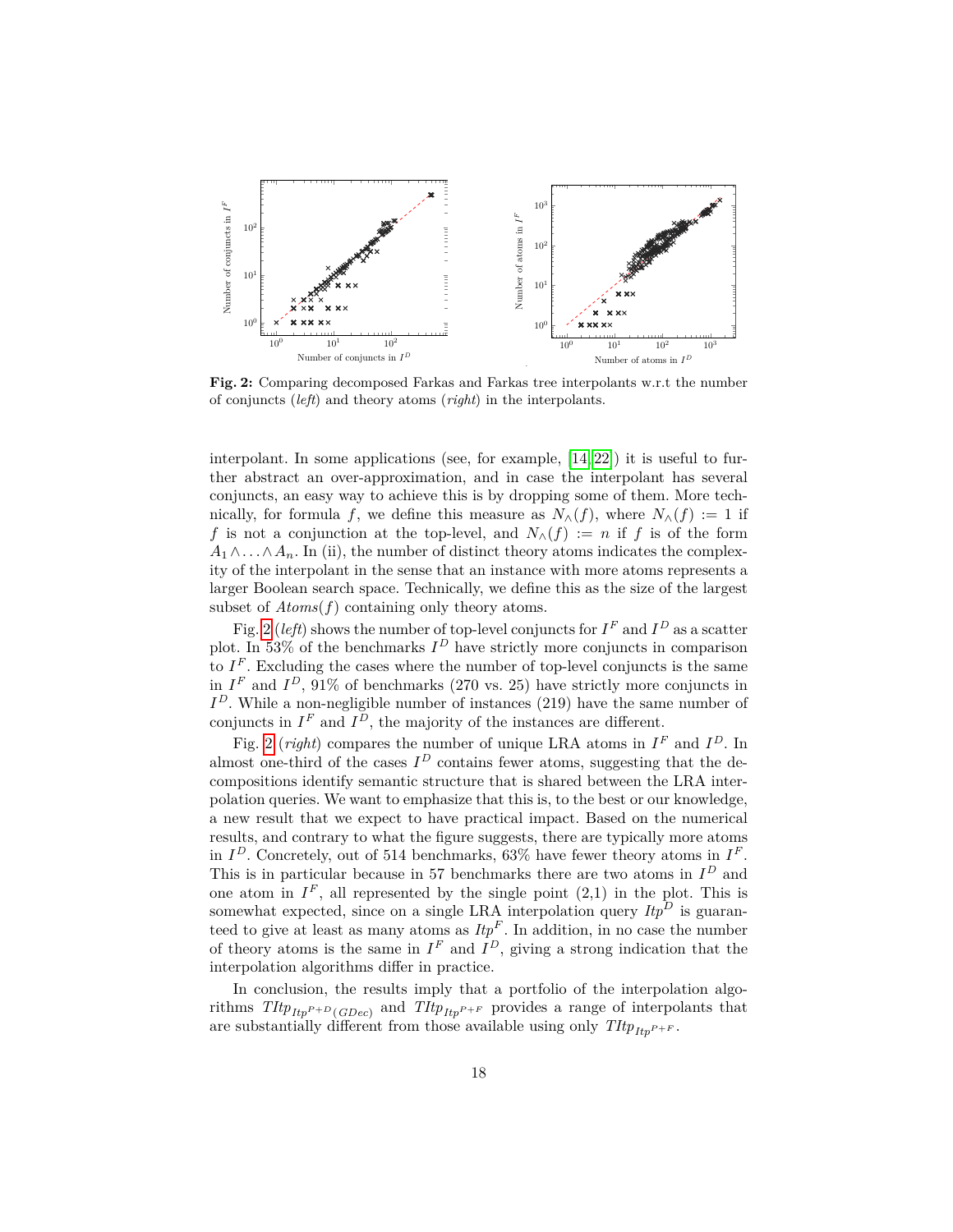### <span id="page-18-7"></span>**6 Conclusion**

We identified five classes of interpolation systems for LRA based on Farkas' lemma, and investigated whether and under what conditions they can be used for tree interpolation. In addition to strengthening a known positive result for the Farkas algorithm, we showed that also the binary decomposing Farkas interpolation algorithm can be used as a basis for tree interpolation by using a novel method called *gradual decomposition*. We also showed that TI is not guaranteed by the dual Farkas, the dual decomposing Farkas, and a flexible variant of the Farkas interpolation algorithms.

We showed experimentally, based on two different measures, that Farkas and decomposed Farkas interpolants are often different. In addition, interestingly, it is not uncommon that the decomposed interpolants have fewer theory atoms than the Farkas interpolants, and that it is more common that the decomposed interpolants have more conjuncts also at the top-level of the formulas compared to Farkas interpolants. The existence of the decomposing Farkas interpolation algorithm for tree interpolation enables a liberty in the interpolant choice previously unavailable in the field. We are hopeful that the decomposed interpolants will become a powerful component of interpolation portfolios resulting in more scalable and general solving. In a future work we plan to implement the gradual decomposition in a more automatic way and experiment with the implementation in a more applied setting.

#### **References**

- <span id="page-18-4"></span>1. Alt, L., Hyvärinen, A.E.J., Sharygina, N.: LRA interpolants from no man's land. In: Proc. HVC 2017. LNCS, vol. 10629, pp. 195–210. Springer (2017)
- <span id="page-18-6"></span>2. Asadi, S., Blicha, M., Hyvärinen, A., Fedyukovich, G., Sharygina, N.: Incremental verification by SMT-based summary repair. In: Proc. FMCAD 2020. IEEE digital library (2020)
- <span id="page-18-8"></span>3. Barrett, C., Sebastiani, R., Seshia, S., Tinelli, C.: Satisfiability modulo theories, Frontiers in Artificial Intelligence and Applications, vol. 185, pp. 825–885. IOS Press, 1 edn. (2009)
- <span id="page-18-10"></span>4. Biere, A., Cimatti, A., Clarke, E.M., Zhu, Y.: Symbolic model checking without bdds. In: Proc. TACAS 2003. LNCS, vol. 1579, pp. 193–207. Springer (1999)
- <span id="page-18-3"></span>5. Blanc, R., Gupta, A., Kovács, L., Kragl, B.: Tree interpolation in Vampire. In: Proc. LPAR 2013. LNCS, vol. 8312, pp. 173–181 (2013)
- <span id="page-18-1"></span>6. Blicha, M., Hyvärinen, A.E.J., Kofron, J., Sharygina, N.: Decomposing Farkas interpolants. In: Proc. TACAS 2019. LNCS, vol. 11427, pp. 3–20. Springer (2019)
- <span id="page-18-2"></span>7. Christ, J., Hoenicke, J.: Proof tree preserving tree interpolation. J. Autom. Reasoning **57**(1), 67–95 (2016)
- <span id="page-18-5"></span>8. Cimatti, A., Griggio, A., Sebastiani, R.: Efficient generation of craig interpolants in satisfiability modulo theories. ACM Trans. Comput. Log. **12**(1), 7:1–7:54 (2010)
- <span id="page-18-0"></span>9. Craig, W.: Three uses of the Herbrand-Gentzen theorem in relating model theory and proof theory. In: J. of Symbolic Logic. pp. 269–285 (1957)
- <span id="page-18-9"></span>10. Detlefs, D., Nelson, G., Saxe, J.B.: Simplify: A theorem prover for program checking. Journal of the ACM **52**(3), 365–473 (2005)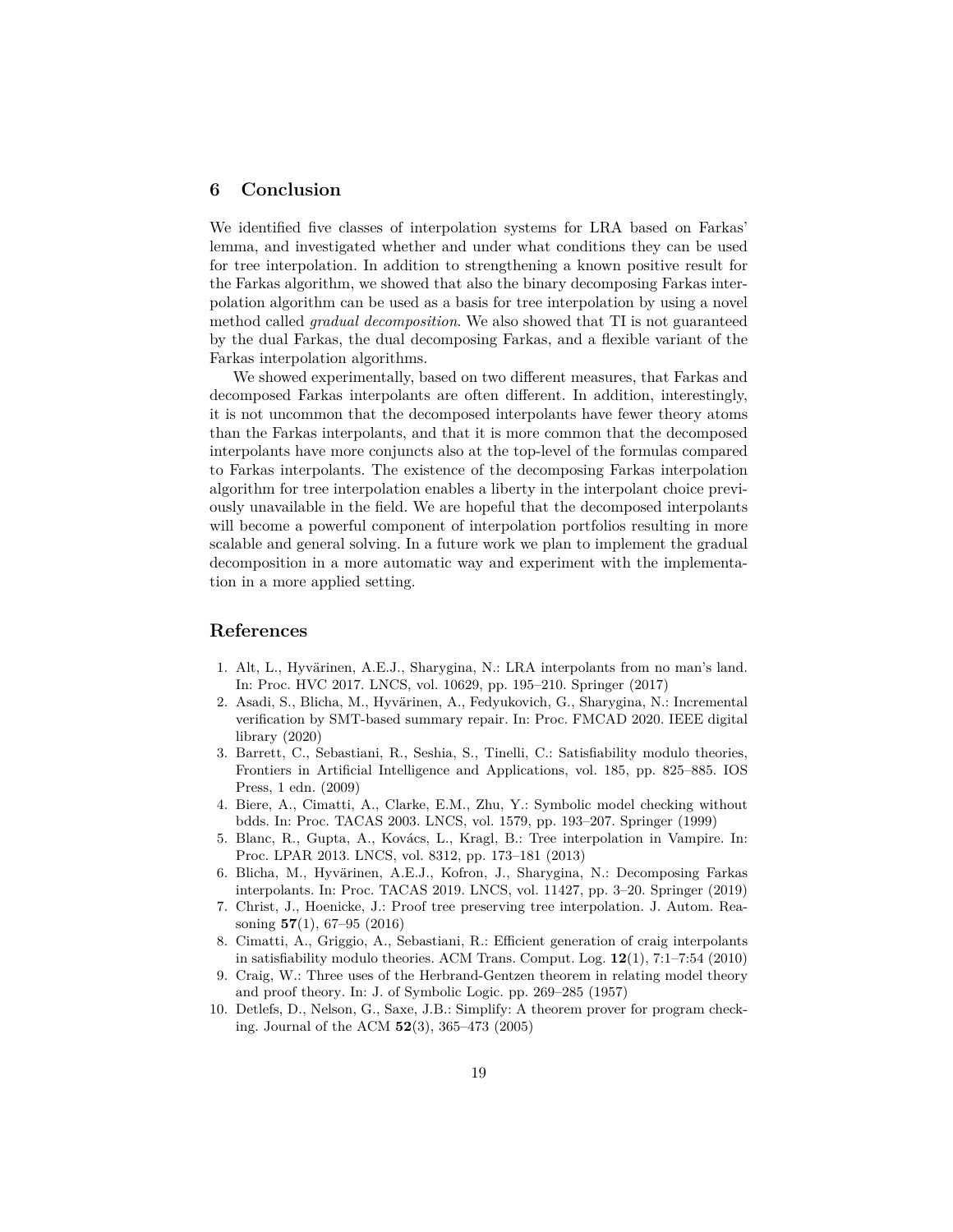- <span id="page-19-5"></span>11. D'Silva, V., Kroening, D., Purandare, M., Weissenbacher, G.: Interpolant strength. In: Proc. VMCAI 2010. LNCS, vol. 5944, pp. 129–145. Springer (2010)
- <span id="page-19-16"></span>12. Dutertre, B., de Moura, L.M.: A fast linear-arithmetic solver for DPLL(T). In: Proc. CAV 2006. LNCS, vol. 4144, pp. 81–94. Springer (2006)
- <span id="page-19-3"></span>13. Farzan, A., Kincaid, Z.: Strategy synthesis for linear arithmetic games. PACMPL **2**(POPL), 61:1–61:30 (2018)
- <span id="page-19-19"></span>14. Fedyukovich, G., Bodík, R.: Accelerating Syntax-Guided Invariant Synthesis. In: TACAS, Part I. LNCS, vol. 10805, pp. 251–269. Springer (2018)
- <span id="page-19-0"></span>15. Fedyukovich, G., Sery, O., Sharygina, N.: eVolCheck: Incremental upgrade checker for C. In: Proc. TACAS 2013. LNCS, vol. 7795, pp. 292–307. Springer (2013)
- <span id="page-19-1"></span>16. Gupta, A., Popeea, C., Rybalchenko, A.: Solving recursion-free Horn clauses over LI+UIF. In: Proc. APLAS 2011. LNCS, vol. 7078, pp. 188–203. Springer (2011)
- <span id="page-19-11"></span>17. Gurfinkel, A., Rollini, S.F., Sharygina, N.: Interpolation properties and SAT-based model checking. In: Proc. ATVA 2013. pp. 255–271 (2013)
- <span id="page-19-9"></span>18. Heizmann, M., Hoenicke, J., Podelski, A.: Nested interpolants. In: Proc. POPL 2010. pp. 471–482. ACM (2010)
- <span id="page-19-14"></span>19. Hojjat, H., Rümmer, P.: The ELDARICA Horn Solver. In: FMCAD. pp. 158–164. IEEE (2018)
- <span id="page-19-18"></span>20. Hyvärinen, A.E.J., Marescotti, M., Alt, L., Sharygina, N.: OpenSMT2: An SMT solver for multi-core and cloud computing. In: Proceedings of Theory and Applications of Satisfiability Testing - SAT 2016 - 19th International Conference. LNCS, vol. 9710, pp. 547–553. Springer (2016)
- <span id="page-19-17"></span>21. Jhala, R., McMillan, K.L.: Interpolant-based transition relation approximation. In: Etessami, K., Rajamani, S.K. (eds.) Computer Aided Verification. pp. 39–51. Springer Berlin Heidelberg, Berlin, Heidelberg (2005)
- <span id="page-19-20"></span>22. Komuravelli, A., Gurfinkel, A., Chaki, S., Clarke, E.M.: Automatic Abstraction in SMT-Based Unbounded Software Model Checking. In: CAV. LNCS, vol. 8044, pp. 846–862. Springer (2013)
- <span id="page-19-4"></span>23. McMillan, K.L.: An interpolating theorem prover. In: Proc. TACAS 2004. LNCS, vol. 2988, pp. 16–30. Springer (2004)
- <span id="page-19-10"></span>24. McMillan, K.L., Rybalchenko, A.: Solving constrained Horn clauses using interpolation. Tech. rep., MSR-TR-2013-6 (2013)
- <span id="page-19-6"></span>25. Pudlák, P.: Lower bounds for resolution and cutting plane proofs and monotone computations. Journal of Symbolic Logic **62**(3), 981–998 (1997)
- <span id="page-19-12"></span>26. Rollini, S.F., Sery, O., Sharygina, N.: Leveraging interpolant strength in model checking. In: Proc. CAV 2012. LNCS, vol. 7358, pp. 193–209. Springer (2012)
- <span id="page-19-2"></span>27. Rümmer, P., Hojjat, H., Kuncak, V.: Disjunctive interpolants for Horn-clause verification. In: Proc. CAV 2013. LNCS, vol. 8044, pp. 347–363. Springer (2013)
- <span id="page-19-7"></span>28. Rybalchenko, A., Sofronie-Stokkermans, V.: Constraint solving for interpolation. In: Proc. VMCAI 2007. LNCS, vol. 4349, pp. 346–362. Springer (2007)
- <span id="page-19-13"></span>29. Sery, O., Fedyukovich, G., Sharygina, N.: Incremental upgrade checking by means of interpolation-based function summaries. In: Proc. FMCAD 2012. pp. 114 – 121. IEEE (2012)
- <span id="page-19-8"></span>30. Sharma, R., Nori, A.V., Aiken, A.: Interpolants as classifiers. In: Proc. CAV 2012. LNCS, vol. 7358, pp. 71–87. Springer (2012)

# <span id="page-19-15"></span>**Appendix A**

In this appendix we give auxiliary material for more formal treatment of the connection between propositional and theory interpolation. The propositional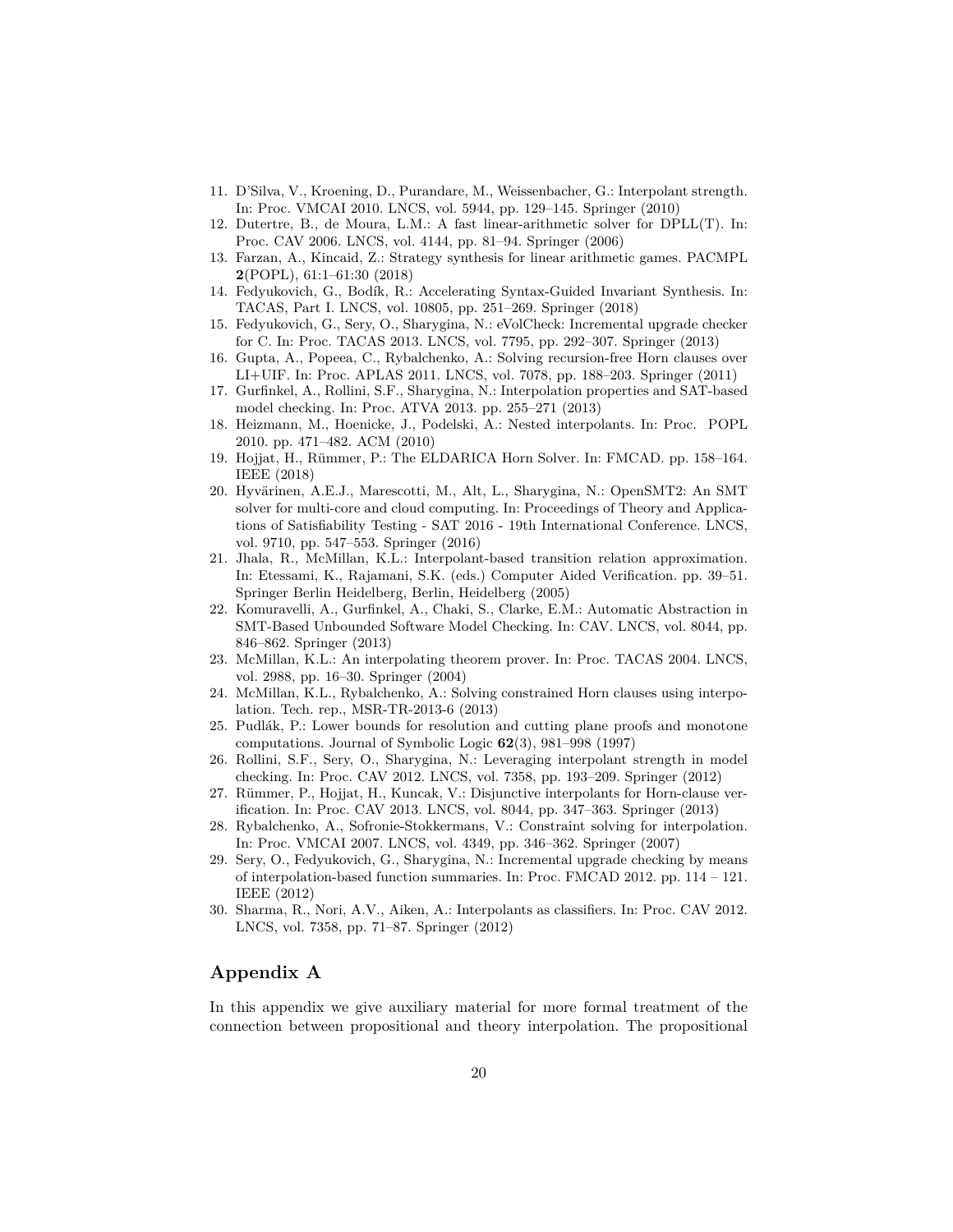resolution rule state that an assignment satisfying the clauses  $cl^+ \vee p$  and  $cl^- \vee \overline{p}$ also satisfies  $cl^+ \vee cl^-$ .

Our propositional interpolation works on a refutation of a formula  $A \wedge B$ . We denote atoms of *A* and *B* as  $Atoms(A, B)$ . Note that each  $At \in Atoms(A, B)$ may appear only in *A*, only in *B*, or in both conjuncts; Similarly to the notation in [\[11\]](#page-19-5), we assign a *color* among  $\{a, b, ab\}$  independently to each At, depending on whether *At* occurs only in *A*, only in *B*, or in both, respectively.

Table [2](#page-20-2) describes the *Pudl´ak* interpolation algorithm, where the notation *p*:*ε* indicates that a literal  $p$  has color  $\varepsilon$ .

**Table 2:** Pudlák's interpolation algorithm

<span id="page-20-2"></span>

| Source clause: $C[I]$ | Inner node:                                                    | $\vee p:\varepsilon  I^+ $<br>$cl^+$                           | $cl^- \vee \overline{p}$ : $\epsilon$  I<br>$\sim$ V $cl^{-}$ $\sim$ |
|-----------------------|----------------------------------------------------------------|----------------------------------------------------------------|----------------------------------------------------------------------|
| if $C \in A$          | $I = \begin{cases} I^+ \vee I^- \\ I^+ \wedge I^- \end{cases}$ |                                                                | if $\varepsilon = a$                                                 |
| if $C \in B$          |                                                                |                                                                | if $\varepsilon = b$                                                 |
|                       |                                                                | $\vee p) \wedge (I^- \vee \overline{p})$ if $\varepsilon = ab$ |                                                                      |

<span id="page-20-0"></span>**Lemma 2 (source clause, base case).** *The strong tree-interpolation property holds for Pudl´ak's interpolation algorithm Itp<sup>P</sup> for source clauses.*

*Proof.* Let *cl* be a source clause. There are three cases:  $cl \in X$ ,  $cl \in Y$ , or  $cl \in Z$ . We consider the three interpolation instances  $(X | Y \wedge Z)$ ,  $(Y | X \wedge Z)$ , and  $(X \wedge Y | Z)$ , and check whether TI holds, i.e., whether

<span id="page-20-3"></span>
$$
Itp^{P}(X \mid Y \wedge Z) \wedge Itp^{P}(Y \mid X \wedge Z) \implies Itp^{P}(X \wedge Y \mid Z). \tag{3}
$$

The relevant part in the algorithm is shown in Table [2](#page-20-2) (*left*).

- $−$  *cl* ∈ *X*: When *cl* ∈ *X*, using Pudlák's interpolation algorithm and substitut-ing the interpolants in Eq. [\(3\)](#page-20-3), we have  $(\perp \wedge \top) \implies \perp$ , which is valid.
- $c*l* ∈ *Y*: The case *cl* ∈ *Y* is symmetric to the case when *cl* ∈ *X*, and thus$ valid.
- $c \in \mathbb{Z}$ : When  $c \in \mathbb{Z}$ , we have again by substiting in Eq. [\(3\)](#page-20-3) (⊤∧⊤)  $\implies$  ⊤, which is valid.

 $\Box$ 

<span id="page-20-1"></span>**Lemma 3 (inner node).** *Let p be a variable. In refutation* P*, if partial interpolants for nodes*  $cl^+\vee p$  *and*  $cl^-\vee \hat{p}$  *satisfy the strong tree-interpolation property, then the partial interpolant for*  $cl^+\vee cl^-$  *satisfy the strong tree-interpolation property.*

*Proof.* We show that for all resolvents in refutation  $\mathbb{P}$ , the implication  $(I_X \wedge$  $I_Y$   $\implies$  *I<sub>XY</sub>* holds, where  $I_X = (X | Y \wedge Z), I_Y = (Y | X \wedge Z)$ , and  $I_{XY} =$  $(XY|Z)$ .